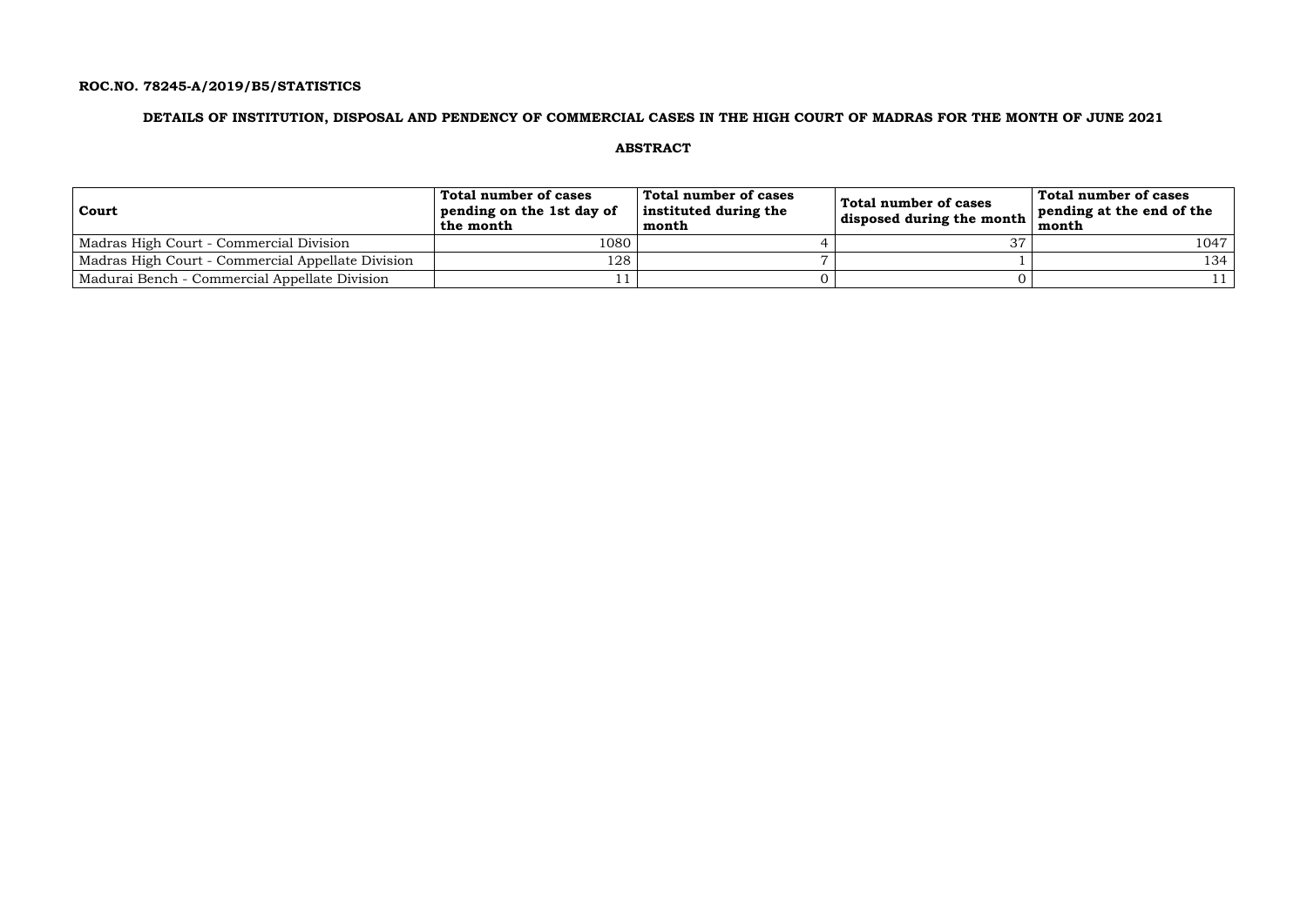### **JUNE 2021 COMMERCIAL DIVISION OF MADRAS HIGH COURT**

|                 | Form 1                                                     |             |  |                                                                 |            |                                         |                               |                         |                      |  |  |  |  |
|-----------------|------------------------------------------------------------|-------------|--|-----------------------------------------------------------------|------------|-----------------------------------------|-------------------------------|-------------------------|----------------------|--|--|--|--|
|                 | List of cases e-filed/e-mail during the month of JUNE 2021 |             |  |                                                                 |            |                                         |                               |                         |                      |  |  |  |  |
| $ Sr.No $ Court |                                                            |             |  | <b>Petitioner Name Vs. Respondent</b><br>District Case No. Name | Advocate   | <b>Advocate Mobile</b><br><b>Number</b> | <b>Advocate E-mail</b><br> Id | Date of<br>Registration | Date of e-<br>filing |  |  |  |  |
|                 | Madras High<br>Court                                       | Chennai NIL |  | NIL                                                             | <b>NIL</b> | <b>NIL</b>                              | <b>NIL</b>                    | <b>NIL</b>              | <b>NIL</b>           |  |  |  |  |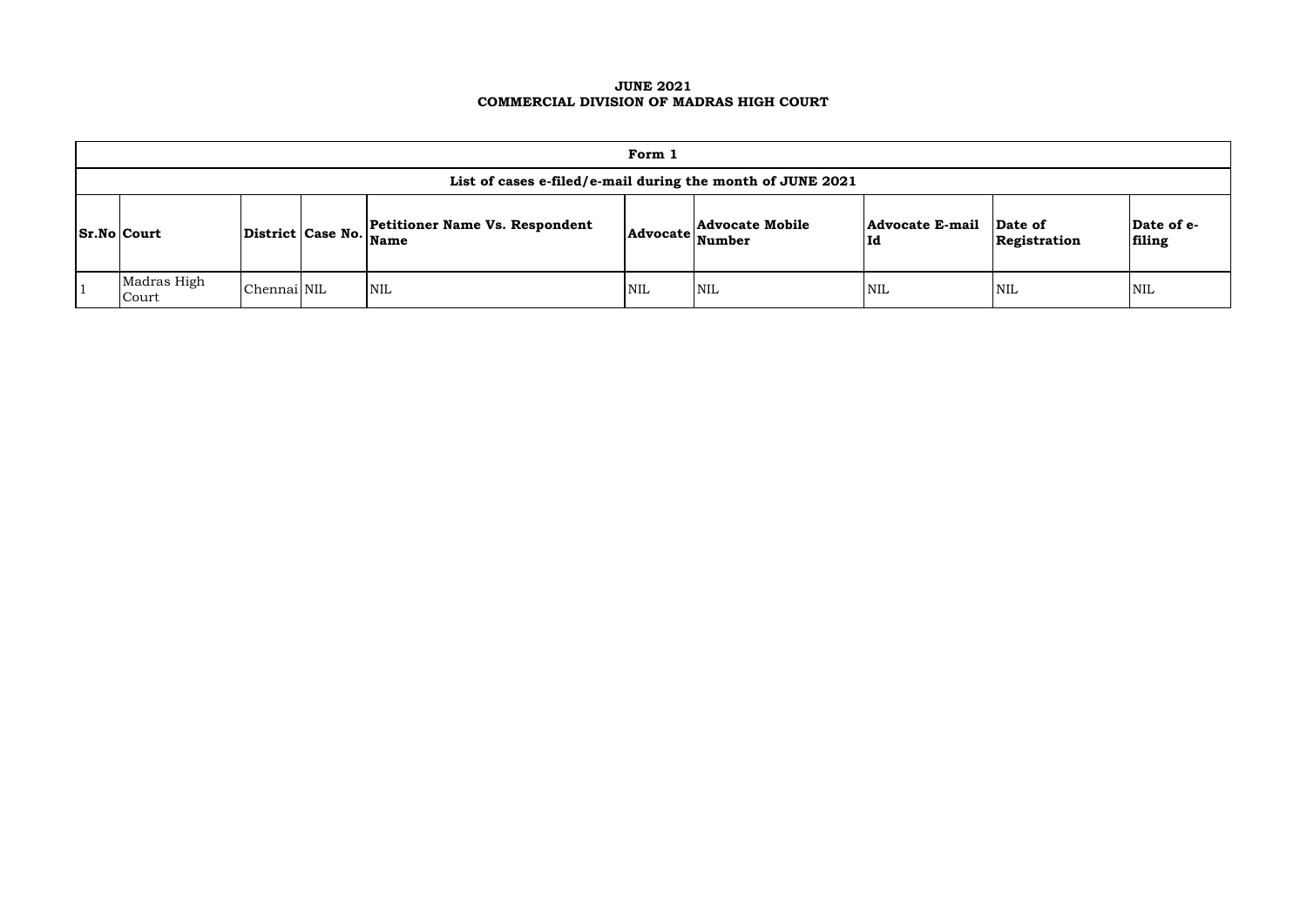| Form 2         |                   |                 |                         |                                                                                                                                                   |                                                                                                                                  |                         |                                                  |  |  |  |  |  |
|----------------|-------------------|-----------------|-------------------------|---------------------------------------------------------------------------------------------------------------------------------------------------|----------------------------------------------------------------------------------------------------------------------------------|-------------------------|--------------------------------------------------|--|--|--|--|--|
|                |                   |                 |                         | List of cases in which e-payment of Court fees was made during the month of JUNE 2021                                                             |                                                                                                                                  |                         |                                                  |  |  |  |  |  |
| <b>Sr.No</b>   | Court             | <b>District</b> | Case No.                | <b>Petitioner Name Vs. Respondent</b><br><b>Name</b>                                                                                              | <b>Advocate</b>                                                                                                                  | Date of<br>Registration | Date of e-<br>payment<br>of Court<br><b>Fees</b> |  |  |  |  |  |
| $\mathbf{1}$   | Madras High Court | Chennai         | CS 2/2021               | P1-KANSAI NEROLAC PAINTS LTD.<br>VS. R1-PERUNGUDI REAL ESTATES<br>PVT. LTD. R-2 BRIGADE<br>ENTERPRISES LIMITED R-3 BRIGADE<br>PROPERTIES PVT.LTD. | 1.M/S.G.ALWIN GODWIN 2.AKHILA J.<br>VS. 1.M/S.P.V.SAJIV KUMAR<br>2.S.ARJUN SURESH 3.B.KISHORE                                    |                         |                                                  |  |  |  |  |  |
| $\overline{2}$ | Madras High Court | Chennai         | CS 5/2021               | P1-AADHARSHA CHITRALAYA PVT.<br>LTD.<br>VS. R1-ARIVAZHAGAN<br>VENKATACHALAM R-2 M/S.ALLIN<br><b>PICTURES</b>                                      | 1.M/S.R.PARTHASARATHY 2.RAHUL<br><b>BALAJI 3.B.MADHAN BABU</b><br>VS. 1.M/S.S.KARTHIKEI BALAN<br>2.S. SHIVRAM 3. LAKSHMIPRIYA M. |                         |                                                  |  |  |  |  |  |
| $\mathcal{S}$  | Madras High Court | Chennai         | CS 6/2021<br>(Comm.Div) | P1-A.D.PADMASINGH ISSAC P-2<br>M/S.AACHI MASALA FOODS<br>PVT.LTD.<br>VS. R1-RAJESWARI<br><b>CONFECTIONERY</b>                                     | 1.M/S.C.DANIEL 2.GLADYS DANIEL<br>3.V.REVATHY                                                                                    |                         |                                                  |  |  |  |  |  |
| $\overline{4}$ | Madras High Court | Chennai         | CS 7/2021<br>(Comm.Div) | P1-HATSUN AGRO PRODUCT LTD.,<br>VS. R1-M/S METTU VAISHNO<br>SHREE,                                                                                | 1.M/S SURANA AND SURANA<br>2.G. KALYAN JHABAKH                                                                                   |                         |                                                  |  |  |  |  |  |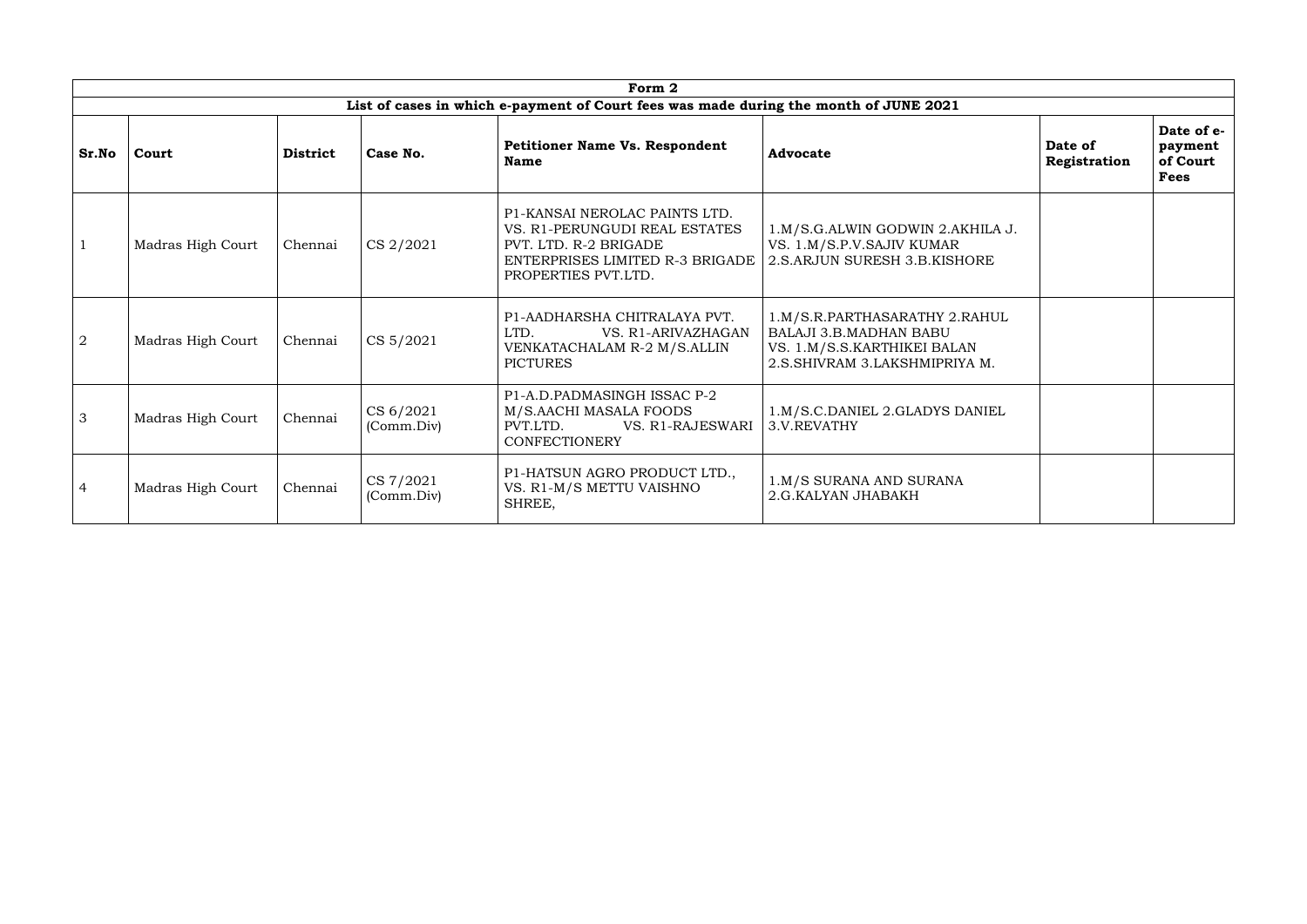|                    | Form 3            |                 |            |                                                                                                    |            |                               |            |  |  |  |  |  |  |  |
|--------------------|-------------------|-----------------|------------|----------------------------------------------------------------------------------------------------|------------|-------------------------------|------------|--|--|--|--|--|--|--|
|                    |                   |                 |            | List of cases in which Electronic Service of Process has taken place during the month of JUNE 2021 |            |                               |            |  |  |  |  |  |  |  |
| <b>Sr.No Court</b> |                   | <b>District</b> | Case No.   | <b>Petitioner Name Vs. Respondent</b><br>Name                                                      |            | Advocate Date of Registration | Date of    |  |  |  |  |  |  |  |
|                    | Madras High Court | Chennai         | <b>NIL</b> | NIL                                                                                                | <b>NIL</b> | NIL                           | <b>NIL</b> |  |  |  |  |  |  |  |

**Name Advocate Date of Registration Date of Electronic Service of Process**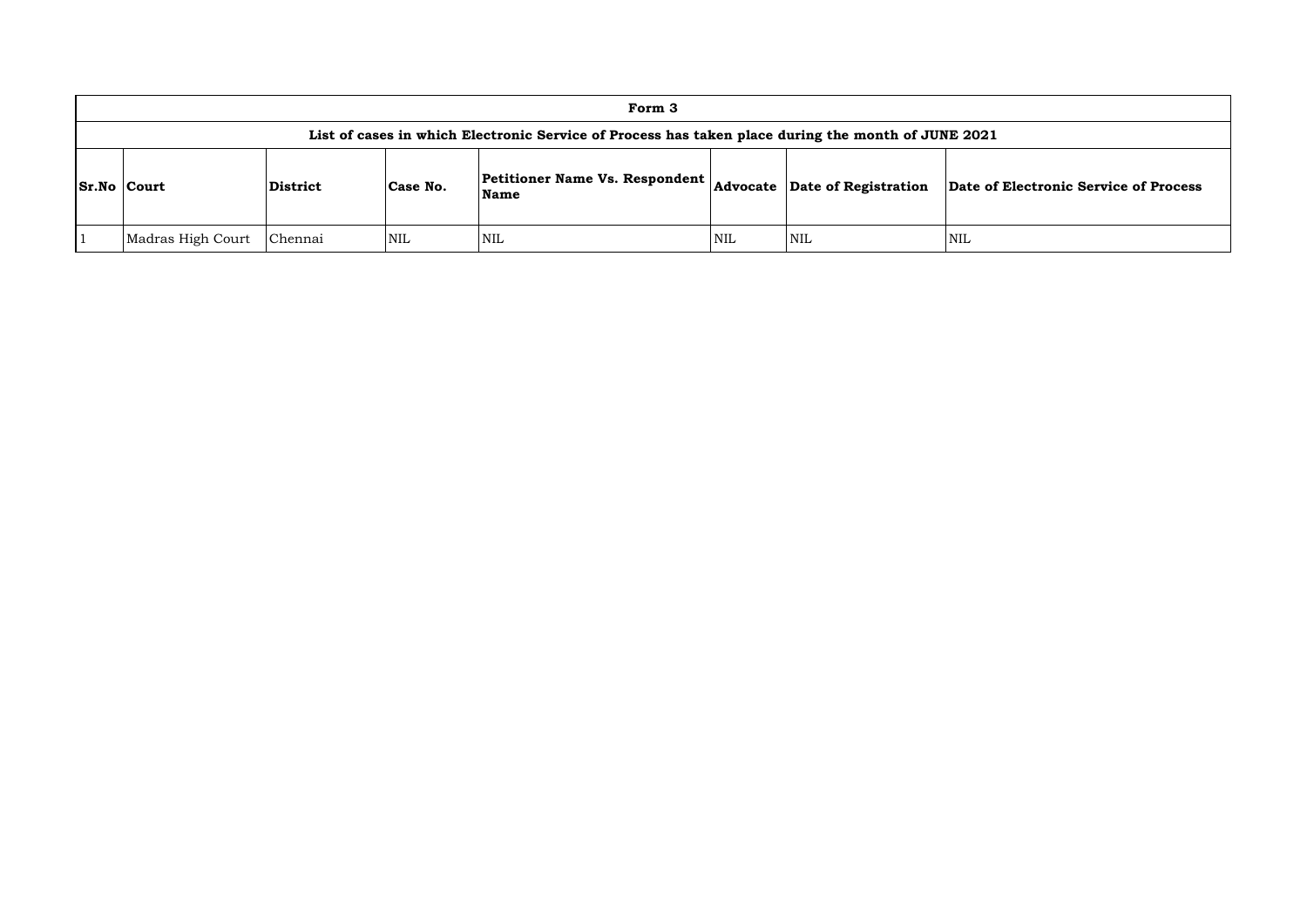|              |                   | Form 4   |                   |            |                  |                                                                             |  |  |
|--------------|-------------------|----------|-------------------|------------|------------------|-----------------------------------------------------------------------------|--|--|
|              |                   |          |                   |            |                  | List of total no. of cases randomly allocated during the month of JUNE 2021 |  |  |
| <b>Sr.No</b> | <b>Court</b>      | District | <b>Court Name</b> | Court No.  | <b>Case Type</b> | Case Count (No. of cases randomly allocated)                                |  |  |
|              | Madras High Court | Chennai  | Commercial        | <b>NIL</b> | Civil Suit       | 391                                                                         |  |  |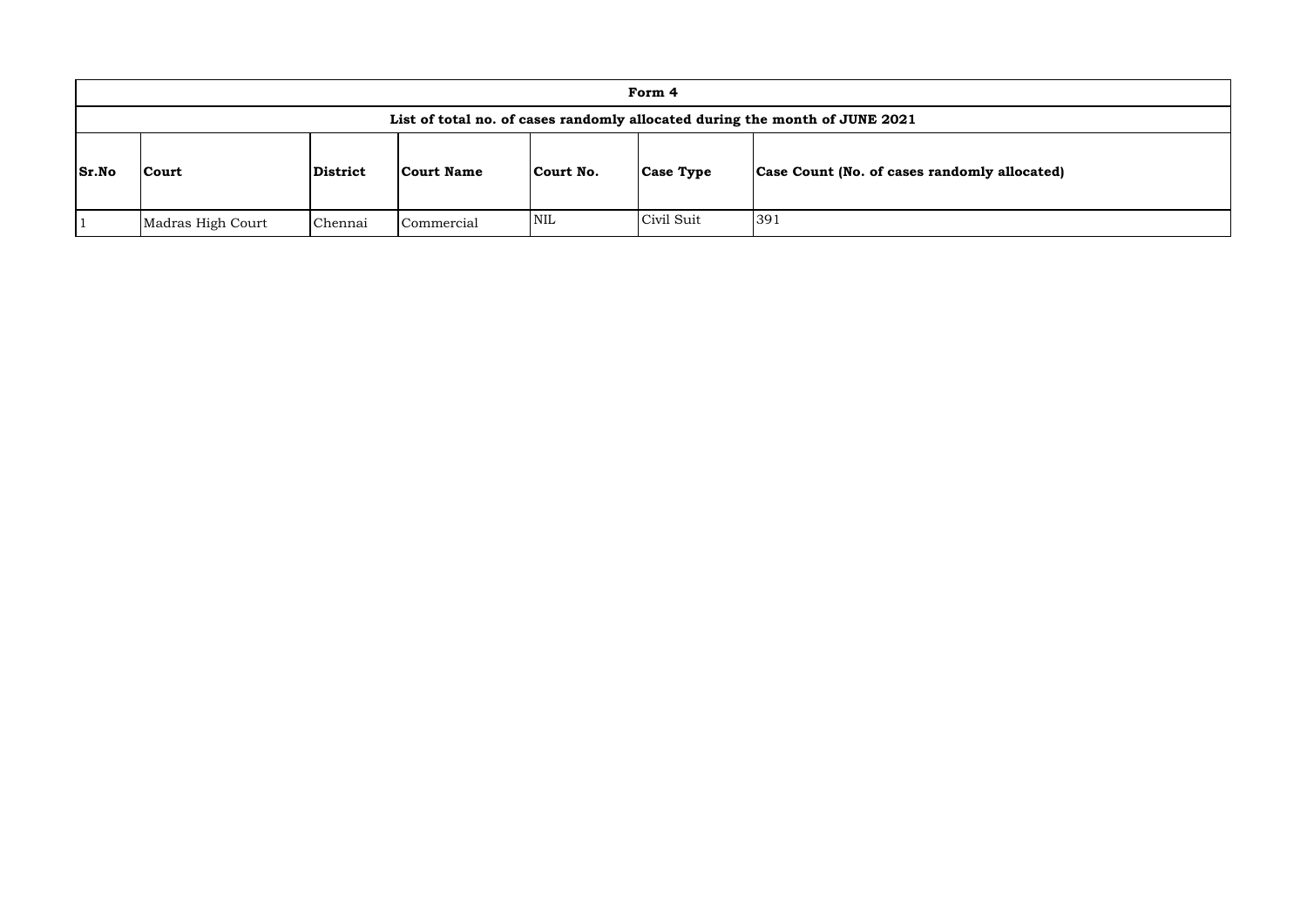|                  | Form 5                  |                 |             |                                                                                                                                                                                           |                                                                                                                                 |                         |                                                            |  |  |  |  |  |  |
|------------------|-------------------------|-----------------|-------------|-------------------------------------------------------------------------------------------------------------------------------------------------------------------------------------------|---------------------------------------------------------------------------------------------------------------------------------|-------------------------|------------------------------------------------------------|--|--|--|--|--|--|
|                  |                         |                 |             | List of cases in which Case Management Hearing was held during the month of JUNE 2021                                                                                                     |                                                                                                                                 |                         |                                                            |  |  |  |  |  |  |
| Sr.<br><b>No</b> | Court                   | <b>District</b> | Case No.    | <b>Petitioner Name Vs. Respondent Name</b>                                                                                                                                                | <b>Advocate</b>                                                                                                                 | Date of<br>Registration | <b>Date of Case</b><br><b>Management</b><br><b>Hearing</b> |  |  |  |  |  |  |
|                  | Madras<br>High<br>Court | Chennai         | CS 738/2002 | P1-S.RAJABATHAR (DECD.) P-2 ARUNA<br>SRIKANTH P-3 SHANTHA RAJABATHER<br>VS. R1-THE MADRAS PURASAWALAKAM HINDU<br>JANOPAKARA SASWATHAM NIDHI LTD., R-2<br>SRI RAJA AND CO.,                | 1.M/S.K.V.MANAVALAN 2.BIJESH THOMAS<br>3.L.PADMAVATHY<br>VS.<br>1.MR.M.DEVARAJ                                                  | 24-10-2002              | 21-06-2021                                                 |  |  |  |  |  |  |
| $\overline{2}$   | Madras<br>High<br>Court | Chennai         | CS 42/2009  | P1-TUBE INVESTMENTS OF INDIA LTD.<br>VS. R1-BSA - REGAL GROUP LTD.,                                                                                                                       | 1.M/S.BRINDA MOHAN 2.K.MUGUNTHAN<br>3.A.K.RAJARAMAN<br>VS.<br>1.M/S.S.BALA JANAKI 2.P.K.RANGARAJAN<br>3.R.HAMSAVENI             | 12-01-2009              | 14-06-2021                                                 |  |  |  |  |  |  |
| 3                | Madras<br>High<br>Court | Chennai         | CS 637/2009 | P1-INTEGRATED FINANCE COMPANY LTD<br>VS. R1-KASTHURI RENGA RAMANUJAM<br>COTTON MILLS (P) LTD., R-2 KASTHURI<br>RENGA RAMANUJAM                                                            | 1.M/S.VIJAYALAKSHMI RAJAGOPAL<br>VS. 1.M/S.SARVABHAUMAN ASSOCIATES<br>2.S.MUKUNTH                                               | 27-07-2009              | 16-06-2021                                                 |  |  |  |  |  |  |
| $\overline{4}$   | Madras<br>High<br>Court | Chennai         | CS 734/2009 | P1-M/S.PYRAMID SAIMIRA PRODUCTION LTD.,<br>VS. R1-M/S.SREE RAAM FILMS PVT LTD.,                                                                                                           | 1.MR.A.CHIDAMBARAM<br>VS.<br>1.M/S.R.PRASAD 2.D.NAGESH BABU<br>3.R.RAMESH                                                       | 24-08-2009              | 17-06-2021                                                 |  |  |  |  |  |  |
| $\overline{5}$   | Madras<br>High<br>Court | Chennai         | CS 100/2011 | P1-M/S.SANTHOSH CONSTRUCTIONS<br>VS. R1-M/S.R.VENKATAKRISHNA REDDY                                                                                                                        | 1.M/S.R.C.PAUL KANAGARAJ 2.G.ILANGOVAN<br>3.R.I.RAMESH<br>VS.<br>1.M/S.T.V.LAKSHMANAN                                           | 08-02-2011              | 14-06-2021                                                 |  |  |  |  |  |  |
| 6                | Madras<br>High<br>Court | Chennai         | CS 706/2011 | P1-M/S.BSA-REGAL GROUP LTD.<br>VS.<br>R1-M/S.TUBE INVESTMENT OF INDIA LTD.,                                                                                                               | 1.M/S.S.BALAJANAKI 2.M.S.MANI<br>3.P.K.RANGARAJAN<br>VS.<br>1.M/S.BRINDA MOHAN 2.S.DIWAKAR 3.ARUN<br>C.MOHAN                    | 03-11-2011              | 14-06-2021                                                 |  |  |  |  |  |  |
| $\overline{7}$   | Madras<br>High<br>Court | Chennai         | CS 61/2012  | P1-M/S.SRI MAHALAKSHMI METAL AND amp<br>SCRAP PROCESSION PVT. LTD.,<br>VS.<br>R1-MR.K.ANAND CHAKRAVARTHY R-2<br>DR.KANDASAMY and 3 other Respondents                                      | 1.M/S.MENON, KARTHIK, MUKUNDAN &<br>NEELAKANDAN<br>VS. 1.M/S.S.XAVIER<br>FELIX 2.F.JESCINTHA SHEELA<br>3.M.AVOODAIAPPAN         | 06-02-2012              | 16-06-2021                                                 |  |  |  |  |  |  |
| 8                | Madras<br>High<br>Court | Chennai         | CS 235/2012 | P1-INDOWIND ENERGY LIMITED<br>VS. R1-WESCARE(INDIA) LIMITED                                                                                                                               | 1.M/S.K.MOORTHY 2.S.R.SUNDAR<br>VS. 1.M/S.S.K.SRINIVASAN 2.K.HARISH                                                             | 09-04-2012              | 23-06-2021                                                 |  |  |  |  |  |  |
| 9                | Madras<br>High<br>Court | Chennai         | CS 288/2012 | P1-UNIMED TECHNOLOGIES LTD., P2-SUN<br>PHARMACEUTICALS INDIA LIMITED<br>VS. R1-ERIS LIFESCIENCES PVT. LTD., R-2<br>WINDLAS BIOTECH LIMITED                                                | 1.M/S.BRINDA MOHAN 2.S.DIWAKAR 3.ARUN<br>C.MOHAN<br>VS.<br>1.M/S.MR.SP.CHOCKALINGAM                                             | 23-04-2012              | 14-06-2021                                                 |  |  |  |  |  |  |
| 10               | Madras<br>High<br>Court | Chennai         | CS 565/2012 | VS. R1-<br>P1-STATE BANK OF INDIA<br>THE ORIENTAL INSURANCE COMPANY LTD.,<br>R2-R-2 THE GENERAL MANAGER THE<br>ORIENTAL INSURANCE COMPANY LTD., R3-R-<br>3 M/S. PARAMOUNT AIRWAYS PVT.LTD | 1.M/S.K.MOHANDAS<br>VS.<br>1.M/S.M.B.GOPALAN 2.N.VIJAYARAGHAVAN<br>3.M/S.S.R.SUNDAR                                             | 27-08-2012              | 23-06-2021                                                 |  |  |  |  |  |  |
| 11               | Madras<br>High<br>Court | Chennai         | CS 754/2012 | P1-M/S. SAINT GOBAIN GLASS FRANCE P-2<br>M/S SANIT GOBAIN GLASS (INDIA) LTD.<br>VS. R1-M/S CSG HOLDING COMPANY LTD.,                                                                      | 1.M/S.JACOB KURIAN 2.MADHAN BABU<br><b>3. NARAYAN PRASAD</b><br>VS. $1.M/S. UMA$<br>SHANKAR 2.GOPAL TRIVEDI 3.R. UDAYA<br>KUMAR | 27-11-2012              | 17-06-2021                                                 |  |  |  |  |  |  |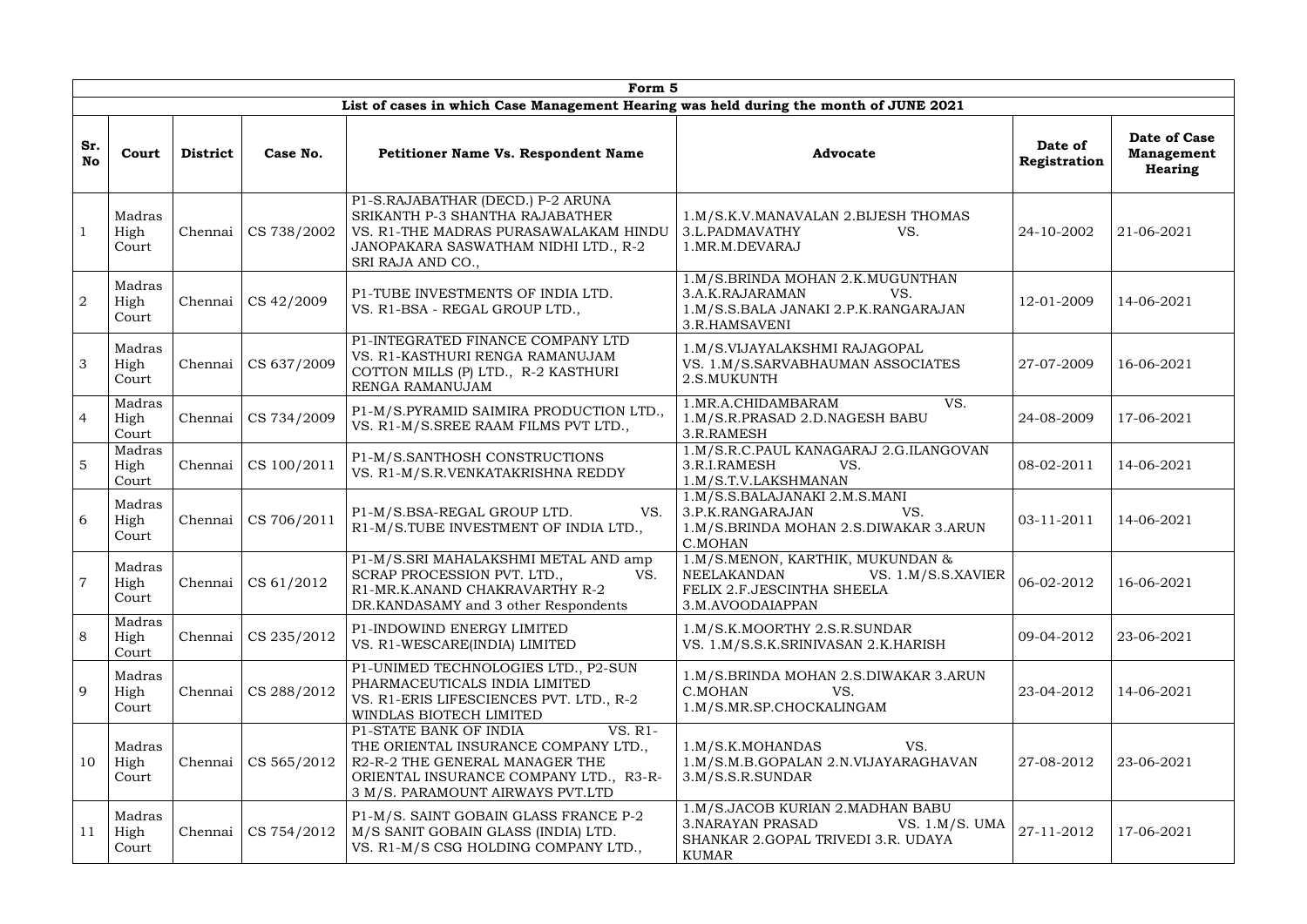|                  | Form 5                  |                 |             |                                                                                                                                                                                                                                                                                                                                                                                            |                                                                                                                                                            |                         |                                                     |  |  |  |  |  |
|------------------|-------------------------|-----------------|-------------|--------------------------------------------------------------------------------------------------------------------------------------------------------------------------------------------------------------------------------------------------------------------------------------------------------------------------------------------------------------------------------------------|------------------------------------------------------------------------------------------------------------------------------------------------------------|-------------------------|-----------------------------------------------------|--|--|--|--|--|
|                  |                         |                 |             | List of cases in which Case Management Hearing was held during the month of JUNE 2021                                                                                                                                                                                                                                                                                                      |                                                                                                                                                            |                         |                                                     |  |  |  |  |  |
| Sr.<br><b>No</b> | Court                   | <b>District</b> | Case No.    | <b>Petitioner Name Vs. Respondent Name</b>                                                                                                                                                                                                                                                                                                                                                 | <b>Advocate</b>                                                                                                                                            | Date of<br>Registration | <b>Date of Case</b><br><b>Management</b><br>Hearing |  |  |  |  |  |
| 12               | Madras<br>High<br>Court | Chennai         | CS 817/2012 | VS. R1-<br>P1-P.JANAKIRAMAN<br>GOVERNMENT OF TAMIL NADU HIGHWAYS<br>DEPT., REP.BY THE SUPERINTENDING<br>ENGINEER (HIGHWAYS) & ANOTHER CHENNAI<br>METRO POLITAN DEVELOPMENT PLAN CIRCLE<br>R2-GOVT. OF TAMIL NADU HIGHWAYS<br>DEPARTMENT, REP.BY THE DIVISIONAL<br>ENGINEER(HIGHWAYS) CHENNAI METRO<br>POLITAN DEVELOPMENT PLAN DIVISION-1,                                                 | 1.M/S.V.SRIKANTH 2.G.GOVARTHANAN<br>VS. 1.M/S.SPL.GOVT.PLEADER (CS)                                                                                        | 19-12-2012              | 23-06-2021                                          |  |  |  |  |  |
| 13               | Madras<br>High<br>Court | Chennai         | CS 818/2012 | P1-P.JANAKIRAMAN CIVIL ENGINEERING<br>VS.<br>CONTRACTOR, PJR SOUARE<br>R1-GOVERNMENT OF TAMIL NADU HIGHWAYS<br>DEPT., REP.BY THE SUPERINTENDING<br>ENGINEER (HIGHWAYS) & ANOTHER CHENNAI<br>METRO POLITAN DEVELOPMENT PLAN CIRCLE<br>R2-R-2 GOVERNMENT OF TAMIL NADU<br>HIGHWAYS DEPARTMENT, REP.BY THE<br>DIVISIONAL ENGINEER (HIGHWAYS) CHENNAI<br>METRO POLITAN DEVELOPMENT PLAN CIRCLE | 1.M/S.V.SRIKANTH 2.G.GOVARTHANAN<br>VS. 1.M/S.SPL.GOVT.PLEADER (CS)                                                                                        | 19-12-2012              | 23-06-2021                                          |  |  |  |  |  |
| 14               | Madras<br>High<br>Court | Chennai         | CS 440/2014 | P1-V.N.VARADHARAJAN MANAGING<br>DIRECTOR, V.N.V. BUILDERS (P) LTD,<br>VS. R1-GOVERNMENT OF TAMILNADU<br>HIGHWAYS DEPARTMENT, REP. BY THE<br>SUPERINTENDING ENGINEER, HIGHWAYS,<br>CONSTRUCTION AND MAINTENANCE                                                                                                                                                                             | 1.M/S.K.V.SUBRAMANIAN ASSO<br>VS.<br>1.MR.UDHAYAKUMAR                                                                                                      | 10-07-2014              | 17-06-2021                                          |  |  |  |  |  |
| 15               | Madras<br>High<br>Court | Chennai         | CS 751/2014 | P1-A SQUARE HOUSING DEVELOPMENT PVT<br>LTD.,<br>VS. R1-LAKKNA HOUSING<br>PVT LTD R-2 T.M.G.ASSOCIATES R-3 TULIA<br>INFRASTRUCTURES PVT., LTD., R-4 AHMED<br><b>AADHIL</b>                                                                                                                                                                                                                  | 1.M/S.M.KAMALANATHAN 2.JANA<br>GOVARTHANA MAHESWARAN 3.JANA<br>NARAYANA VIGHNESHWARAN<br>VS.<br>1.M/S.S.PARISUTHAM 2.M/S.DR.P.VASUDEVAN<br>3.D.SAIRAMKUMAR | 17-11-2014              | 14-06-2021                                          |  |  |  |  |  |
| 16               | Madras<br>High<br>Court | Chennai         | CS 772/2014 | P1-R.VENKATAKRISHNA REDDY<br>VS.<br>R1-MR.T.SENNAKESAVAN ALIAS T SELVAM                                                                                                                                                                                                                                                                                                                    | VS.<br>1.M/S.HARI HARA KUMAR<br>1.M/S.G.ILANGOVAN 2.RENUKA 3.RAJA<br><b>LOGANATHAN</b>                                                                     | 25-11-2014              | 14-06-2021                                          |  |  |  |  |  |
| 17               | Madras<br>High<br>Court | Chennai         | CS 131/2015 | P1-MR.A.D.PADMASINGH ISAAC TRADING AS<br>AACHI SPICES AND FOODS P-2 M/S.AACHI<br>MASALA FOODS (P) LTD<br>VS. R1-<br>M/S.SRUTHIS FOOD PRODUCTS                                                                                                                                                                                                                                              | 1.M/S.C.DANIEL 2.GLADYS DANIEL<br>VS. 1.M/S.RAJESH RAMANATHAN 2.S.SRI<br><b>RAMAN 3.S.DIWAKAR</b>                                                          | 23-02-2015              | 23-06-2021                                          |  |  |  |  |  |
| 18               | Madras<br>High<br>Court | Chennai         | CS 150/2015 | P1-M/S.GUPTA ENTERPRISES P-2<br>M/S.QINGDAO JIFA IMP. & EXP.<br>R1-M/S.UNITED INDIA INSURANCE CO. LTD                                                                                                                                                                                                                                                                                      | 1.M/S.S.VASUDEVAN 2.K.KRISHNASWAMY<br>VS.   VS. 1.M/S.NAGESWARAN AND AMP<br><b>NARICHANIA</b>                                                              | 26-02-2015              | 30-06-2021                                          |  |  |  |  |  |
| 19               | Madras<br>High<br>Court | Chennai         | CS 148/2015 | P1-M/S.GUPTA HAIR PRODUCTS (P) LTD, P-2<br>M/S.QINGDAO JIFA IMP. & EXP. CO. LTD<br>VS. R1-M/S.UNITED INDIA INSURANCE CO.                                                                                                                                                                                                                                                                   | 1.M/S.S.VASUDEVAN 2.K.KRISHNASWAMY<br>VS. 1.M/S.NAGESWARA AND AMP NARICHANIA                                                                               | 26-02-2015              | 30-06-2021                                          |  |  |  |  |  |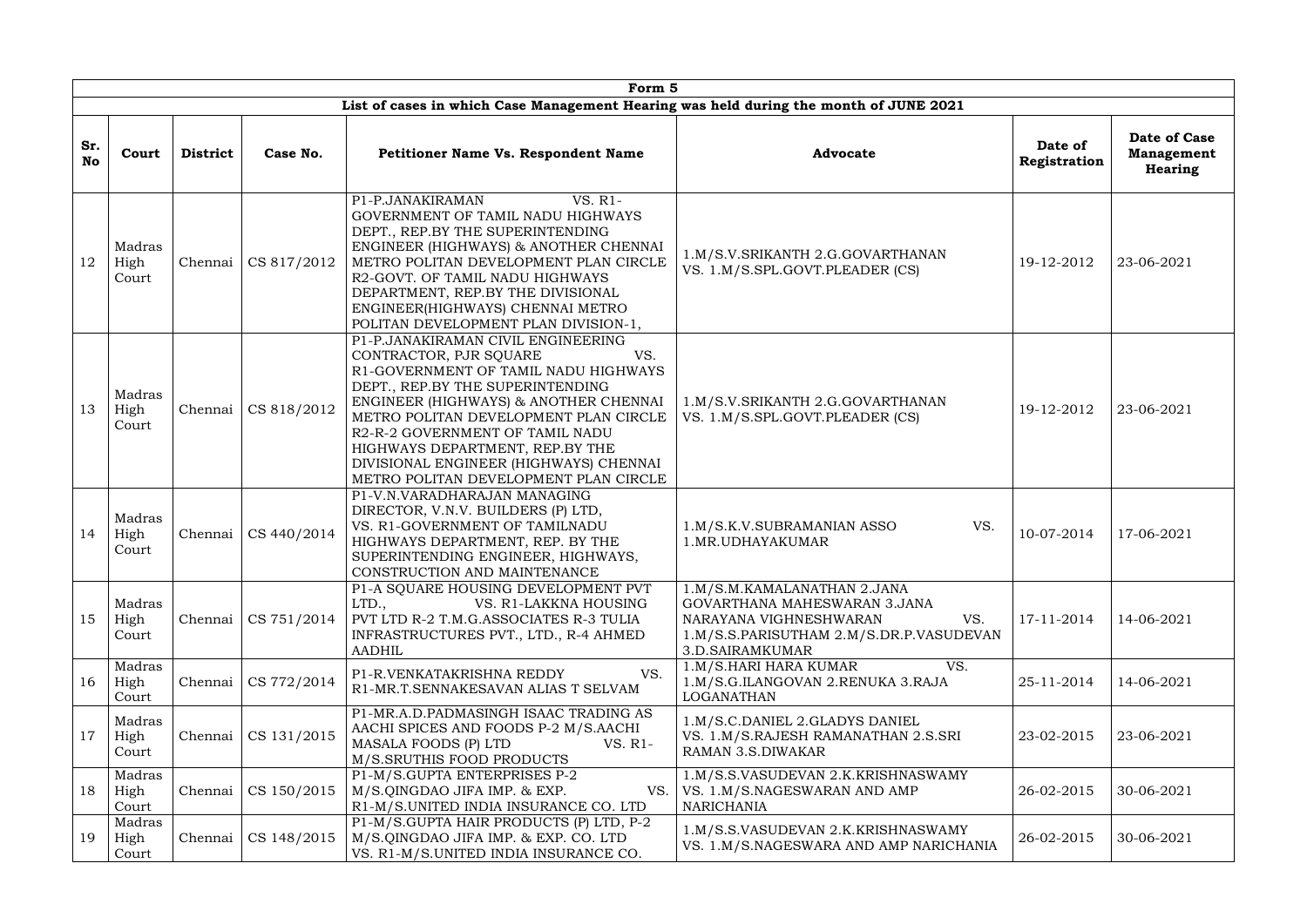|                  | Form 5                  |                 |             |                                                                                                                                                                               |                                                                                                                            |                         |                                                     |  |  |  |  |  |  |
|------------------|-------------------------|-----------------|-------------|-------------------------------------------------------------------------------------------------------------------------------------------------------------------------------|----------------------------------------------------------------------------------------------------------------------------|-------------------------|-----------------------------------------------------|--|--|--|--|--|--|
|                  |                         |                 |             | List of cases in which Case Management Hearing was held during the month of JUNE 2021                                                                                         |                                                                                                                            |                         |                                                     |  |  |  |  |  |  |
| Sr.<br><b>No</b> | Court                   | <b>District</b> | Case No.    | <b>Petitioner Name Vs. Respondent Name</b>                                                                                                                                    | <b>Advocate</b>                                                                                                            | Date of<br>Registration | <b>Date of Case</b><br><b>Management</b><br>Hearing |  |  |  |  |  |  |
|                  |                         |                 |             | LTD,                                                                                                                                                                          |                                                                                                                            |                         |                                                     |  |  |  |  |  |  |
| 20               | Madras<br>High<br>Court | Chennai         | CS 960/2015 | P1-MAHESH B.GOR AND ANOTHER P-2<br>S.KAMAKOTTI<br>VS. R1-FAIRDEAL<br><b>SUPPLIES LIMITED</b>                                                                                  | 1.M/S.SIVALINGA KESAVAN 2.Y.RAJEEVI<br>3.D.MURUGAN<br>VS. 1.M/S.K.VASUKI<br>2.J.KUMARAN                                    | 17-12-2015              | 29-06-2021                                          |  |  |  |  |  |  |
| 21               | Madras<br>High<br>Court | Chennai         | CS 334/2016 | P1-LEGRANT FRANCE P-2 NOVATEUR<br>ELECTRICAL AND Digital Systems Pvt.Ltd.,<br>VS. R1-ASWIN SEKAR R-2 SUBRAMANI and 12<br>other Respondents                                    | 1.M/S.ARUN C MOHAN 2.VASUNDHARA ARUN<br><b>3.BRINDHA MOHAN</b><br>VS.<br>1.M/S.MURUGESH KASIVEL 2.A.RAJA<br><b>MOHAMED</b> | 17-06-2016              | 28-06-2021                                          |  |  |  |  |  |  |
| 22               | Madras<br>High<br>Court | Chennai         | CS 160/2017 | P1-M/S.UNIWORLD LOGISTICS PVT.LTD<br>VS. R1-M/S.KERRY INDEV LOGISTICS PVT. Ltd.<br>R2- J.SIVASANAKARAN F.C.A.                                                                 | 1.M/S.RATHINA ASOHAN 2.B.MANJULA<br>VS. 1.M/S.R.RAMYA 2.SURESH SAMPATH<br><b>3.B.ARVIND SREVATSA</b>                       | 02-03-2017              | 25-06-2021                                          |  |  |  |  |  |  |
| 23               | Madras<br>High<br>Court | Chennai         | CS 640/2018 | P1-G.R.APPARAJ P-2 N. RAJASEKARAN and 18<br>other Respondents<br>VS. R1-C.R.B.<br>SURESH BABU.,                                                                               | 1.M/S.R.RAMYA 2.S.PREM AUXILIAN RAJ<br><b>3. SURESH SAMPATH</b><br>VS.<br>1.M/S.N.RAMESH.                                  | 01-01-2018              | 24-06-2021                                          |  |  |  |  |  |  |
| 24               | Madras<br>High<br>Court | Chennai         | CS 409/2019 | VS.<br>P1-SAINT-GOBAIN GLASS FRANCE<br>R1-HARSHA EXITO ENGINEERING (P) LTD                                                                                                    | 1.M/S.SANJEEV KUMAR TIWARI 2.SAURABH<br>ANAND 3.B.PRASHANT KUMAR<br>VS.<br>1.M/S.K.BALASARAVANAN 2.K.KOTHANDAN             | 04-07-2019              | 24-06-2021                                          |  |  |  |  |  |  |
| 25               | Madras<br>High<br>Court | Chennai         | CS 664/2019 | P1-MS.ETRENITY DEVELOPERS PRIVATE<br>LIMITED,<br>VS. R1-<br>MR.V.V.VENKATESH R-2 DR. UMA RAMESH                                                                               | 1.M/S.A.GUNASEELAN 2.K.RAM KUMAR<br>VS. 1.M/S.M.SRIDHAR 2.S.MOHAN KUMAR<br>3.M/S.R.PARTHASARATHY                           | 20-11-2019              | 23-06-2021                                          |  |  |  |  |  |  |
| 26               | Madras<br>High<br>Court | Chennai         | CS 928/1999 | P1-BOARD OF TRUSTEES OF CHENNAI PORT<br><b>TRUST</b><br>VS. R1-M/S.CHOKKAN<br>INTERNATIONAL LTD. R2-R-2 MISS<br>A.RODRIGUES COURT RECEIVER, HIGH CT.<br>MUMBAI R-3 ICICI LTD. | VS.<br>1.M/S P.WILSON ASSOCIATES<br>1.M/S.T.V.BADRINARAYANAN 2.V.VASISTA<br>3.M/S.SHIVAKUMAR & SURESH                      |                         | 14-06-2021                                          |  |  |  |  |  |  |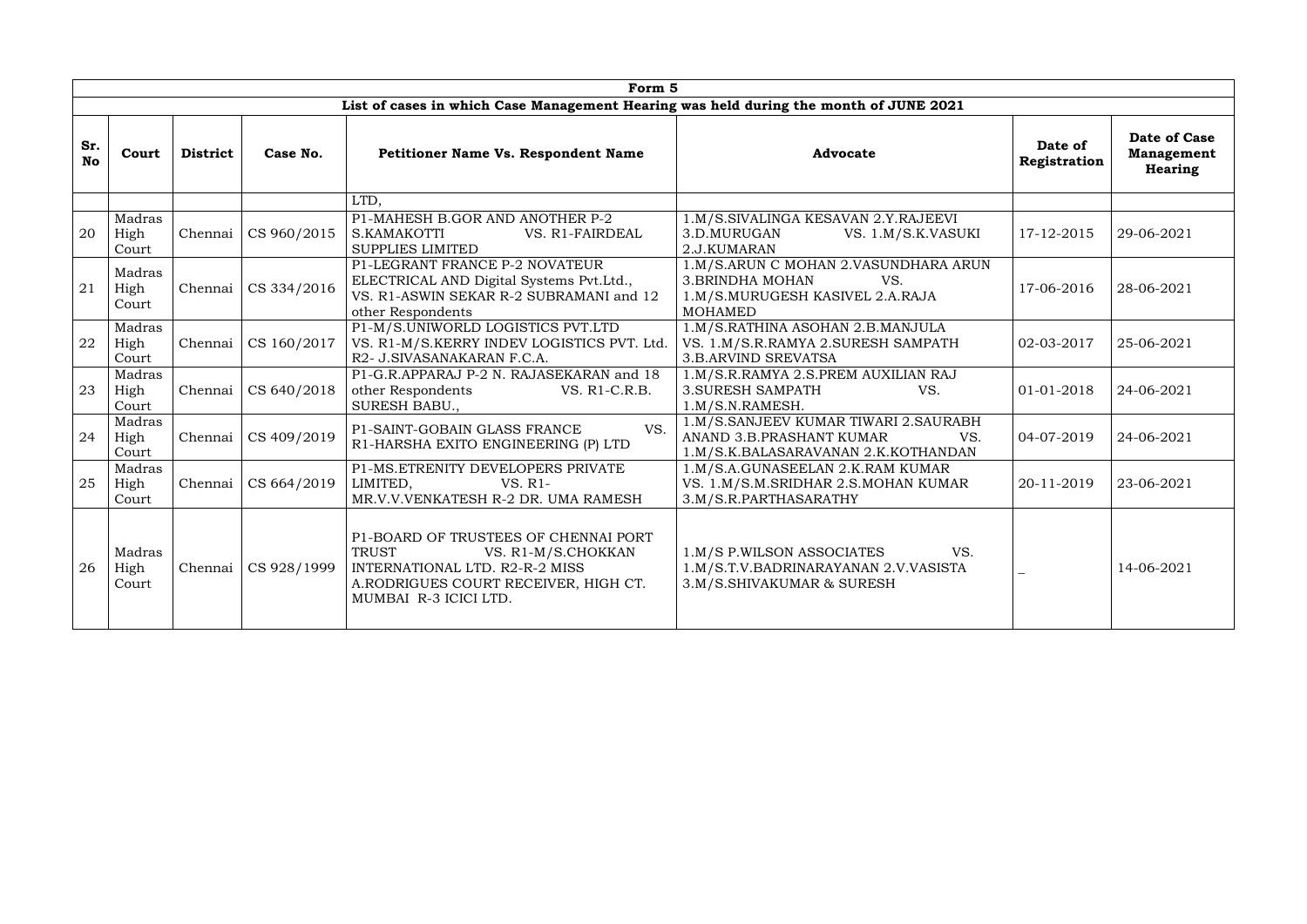|                  | Form 6<br>Contested commercial cases disposed during the month of JUNE 2021 |                 |                       |                                                                                                                                                                                                                        |                                                                                                                                  |                                       |                                                                                                                                      |                     |                                    |                                                                |                                                        |                                                                                                         |                                         |
|------------------|-----------------------------------------------------------------------------|-----------------|-----------------------|------------------------------------------------------------------------------------------------------------------------------------------------------------------------------------------------------------------------|----------------------------------------------------------------------------------------------------------------------------------|---------------------------------------|--------------------------------------------------------------------------------------------------------------------------------------|---------------------|------------------------------------|----------------------------------------------------------------|--------------------------------------------------------|---------------------------------------------------------------------------------------------------------|-----------------------------------------|
| Sr.<br><b>No</b> | Court                                                                       | <b>District</b> | Case No.              | <b>Petitioner Name Vs.</b><br><b>Respondent Name</b>                                                                                                                                                                   | <b>Advocate</b>                                                                                                                  | Date of<br>Registratio<br>$\mathbf n$ | Whether<br>Urgent<br><b>Relief was</b><br>sought and<br>Pre-<br>Institution<br><b>Mediation</b><br>did not<br>take place<br>(Yes/No) | Date of<br>Decision | <b>Days</b><br>for<br>dispo<br>sal | <b>Nature of</b><br><b>Disposal</b><br>(Contested/<br>Settled) | <b>Date</b><br>of<br>exec<br>ution<br>of<br>decre<br>e | <b>Numb</b><br>er of<br>days<br>for<br>execut<br>ion of<br>decree<br>from<br>date<br>of<br>decisi<br>on | Act<br><b>Sec</b><br>tio<br>$\mathbf n$ |
|                  | Madras<br>High<br>Court                                                     | Chennai         | <b>CS</b><br>141/2000 | P1-M/S. ALLIED<br><b>BUSINESS SOLUTIONS</b><br>PVT LTD<br>VS.<br>R1-M/S. AVAR TEC<br>MEDICAL SYSTEMS (P)<br>LTD R2- MR. M.<br><b>ACHUDHAN</b><br>MANAGING DIRECTOR<br>M/S. AVAN TEC<br>MEDICAL SYSTEMS P<br><b>LTD</b> | 1. MR.A. PRABHAKARA<br>REDDY 2.S.USHA<br>VS.<br>1.M/S.L.RAJASEKAR<br>2.S.KAMARAJ 3.U.KASI<br><b>PANDIAN</b>                      | 01-01-2000                            |                                                                                                                                      | 24-06-2021          |                                    | Dismissed as<br>withdrawal                                     |                                                        |                                                                                                         |                                         |
| $\overline{2}$   | Madras<br>High<br>Court                                                     | Chennai         | CS<br>306/2000        | P1-MASS<br><b>INCORPORATED</b><br>VS. R1-1.AKSHAY<br><b>INDUSTRIES R2-</b><br><b>KUNAL</b><br>INTERNATIONAL R3-<br>BHUSHAN GOYAL.                                                                                      | 1.M/S.AMARNATH<br><b>BABU 2.MUKUNDAN</b><br>3.GIRIDHARAN<br>VS.<br>1.M/S.R.THIAGARAJAN<br>2.S.VASUDEVAN<br><b>3.C.AJIT KUMAR</b> | 19-04-2000                            |                                                                                                                                      | 16-06-2021          |                                    | Dismissed<br>for Non-<br>Prosecution                           |                                                        |                                                                                                         |                                         |
| 3                | Madras<br>High<br>Court                                                     | Chennai         | <b>CS</b><br>331/2000 | P1-RAJALAKSHMI<br><b>MATCH WORKS</b><br>VS. R1-SALPAL SINDHI<br>R-2 MR.PASUMAL<br>NARAYAN DAS R-3<br>PREM PRAKASA<br><b>AGRAWAL R-4</b><br><b>MR.SELVARAJ R-5</b><br>MR.THIAGARAJAN R-6<br>MR.MUKESH JAIN              | 1.M/S.B.RAVI RAJA<br>2. SIVASANGARAN<br>VS.<br>1.M/S.N.VARDARAJAN<br>2.T.USHA                                                    | 26-04-2000                            |                                                                                                                                      | 14-06-2021          |                                    | Dismissed as<br>Infructuous                                    |                                                        |                                                                                                         |                                         |
| $\overline{4}$   | Madras<br>High<br>Court                                                     | Chennai         | <b>CS</b><br>903/2000 | P1-K.GWALINL<br>VS. R1-KIDS MART<br>(INDIA) PVT. LTD                                                                                                                                                                   | 1.MRS.PARVATHY<br><b>PUSHKAR</b><br>VS. 1.M/S.KURIAN AND<br>KURIAN 2.T.V.SEKAR                                                   | 27-11-2000                            |                                                                                                                                      | 28-06-2021          |                                    | Dismissed<br>for Non-<br>Prosecution                           | $\overline{\phantom{0}}$                               |                                                                                                         |                                         |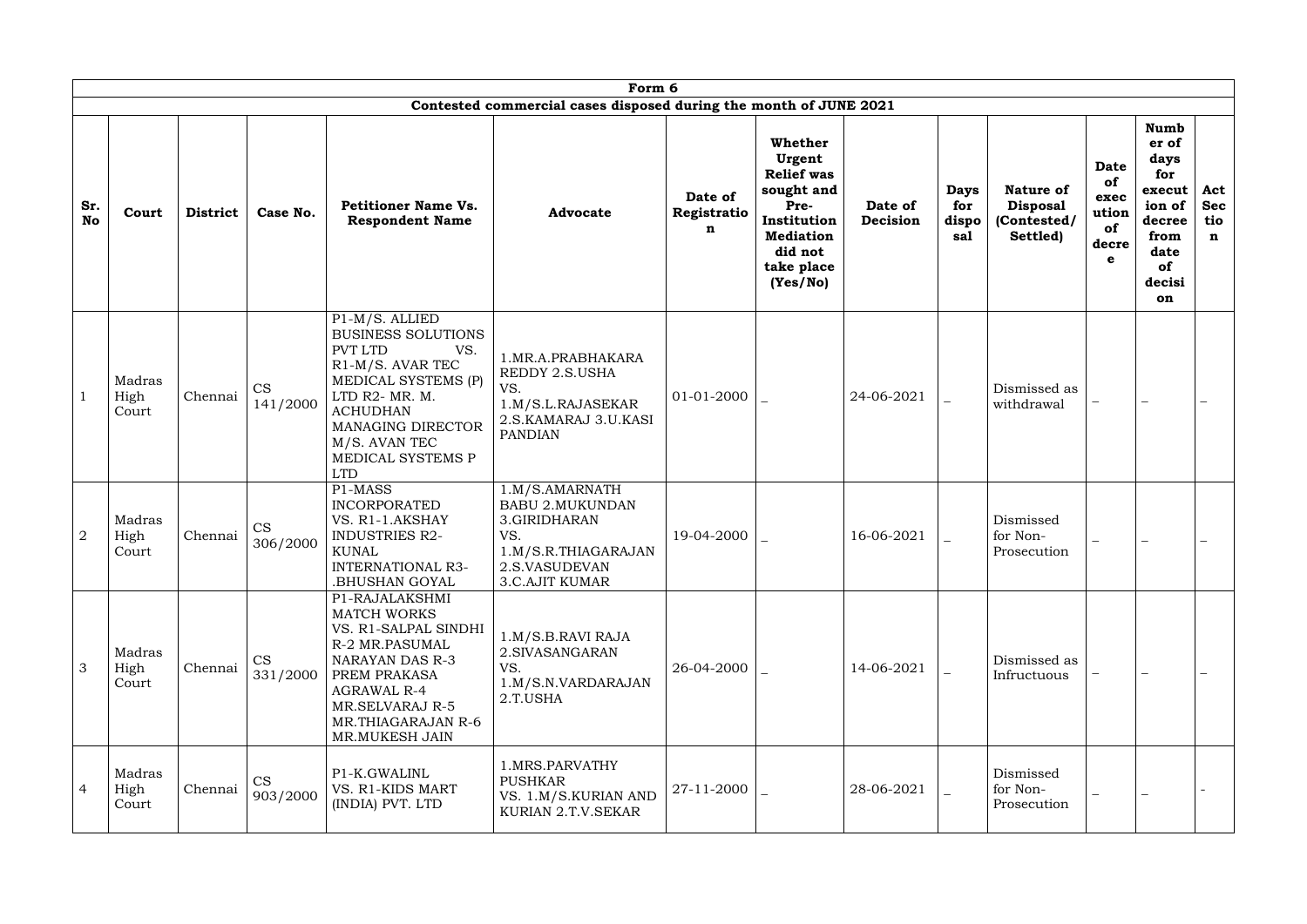|                  | Form 6                  |                 |                       |                                                                                                                                                         |                                                                                                                                                                            |                             |                                                                                                                                      |                     |                                    |                                                                |                                                                  |                                                                                                         |                                         |
|------------------|-------------------------|-----------------|-----------------------|---------------------------------------------------------------------------------------------------------------------------------------------------------|----------------------------------------------------------------------------------------------------------------------------------------------------------------------------|-----------------------------|--------------------------------------------------------------------------------------------------------------------------------------|---------------------|------------------------------------|----------------------------------------------------------------|------------------------------------------------------------------|---------------------------------------------------------------------------------------------------------|-----------------------------------------|
|                  |                         |                 |                       |                                                                                                                                                         | Contested commercial cases disposed during the month of JUNE 2021                                                                                                          |                             |                                                                                                                                      |                     |                                    |                                                                |                                                                  |                                                                                                         |                                         |
| Sr.<br><b>No</b> | Court                   | <b>District</b> | Case No.              | <b>Petitioner Name Vs.</b><br><b>Respondent Name</b>                                                                                                    | <b>Advocate</b>                                                                                                                                                            | Date of<br>Registratio<br>n | Whether<br>Urgent<br><b>Relief was</b><br>sought and<br>Pre-<br>Institution<br><b>Mediation</b><br>did not<br>take place<br>(Yes/No) | Date of<br>Decision | <b>Days</b><br>for<br>dispo<br>sal | <b>Nature of</b><br><b>Disposal</b><br>(Contested/<br>Settled) | <b>Date</b><br>of<br>exec<br>ution<br>of<br>decre<br>$\mathbf e$ | <b>Numb</b><br>er of<br>days<br>for<br>execut<br>ion of<br>decree<br>from<br>date<br>of<br>decisi<br>on | Act<br><b>Sec</b><br>tio<br>$\mathbf n$ |
| $\overline{5}$   | Madras<br>High<br>Court | Chennai         | <b>CS</b><br>243/2001 | P1-WINLINE (U.K.) LTD<br>VS. R1-SRI SARBALI<br>STEEL TUBES LTD                                                                                          | 1.M/S.S.VASUDEVAN<br>VS. 1.MR.K.BIJAI<br><b>SUNDAR</b>                                                                                                                     | 05-03-2001                  |                                                                                                                                      | 29-06-2021          |                                    | Dismissed as<br>Infructuous                                    |                                                                  |                                                                                                         |                                         |
| 6                | Madras<br>High<br>Court | Chennai         | <b>CS</b><br>218/2001 | P1-G.V.FILMS LIMITED<br>VS. R1-1.GEMINI<br><b>INDUSTRRIES &amp;</b><br>IMAGING LTD, R-2<br><b>ASIAN CAPITAL</b><br>CONSOLIDATES &<br>HOLDING PVT. LTD., | For Respondents<br>1.M/S.N.BALASUBRAM<br><b>ANIAM</b><br>2.M/S.K.V.S.PHANICHA<br><b>NDAR</b><br>3.K.K.SEETHARAM                                                            | 22-03-2001                  |                                                                                                                                      | 29-06-2021          |                                    | Dismissed<br>for Non-<br>Prosecution                           | $\overline{\phantom{0}}$                                         |                                                                                                         |                                         |
| $\overline{7}$   | Madras<br>High<br>Court | Chennai         | CS<br>237/2001        | <b>P1-BAMA EXPORTS</b><br>VS. R1-1.SREE VIJAYA<br>MATHRUKA COMBINE<br>R2-GEMINI COLOUR<br>LAB                                                           | 1.MR.P.R.RAMAN<br>2.C.SEETHAPATY<br>VS.<br>1.M/S.N.BALASUBRAM<br><b>ANIAN</b><br>2.G.VIJAYAKUMAR                                                                           | 28-03-2001                  |                                                                                                                                      | 24-06-2021          |                                    | Dismissed                                                      | $\equiv$                                                         |                                                                                                         |                                         |
| 8                | Madras<br>High<br>Court | Chennai         | <b>CS</b><br>356/2001 | P1-M.K.HARISHANKAR<br>VS. R1-<br><b>B.M.B.PRODUCTION</b><br>R2- K.S.ADIYAMAN R3-<br><b>RAMNORD</b><br><b>LABORATORIES</b>                               | 1.M/S.P.R.RAMAN<br>2.C.SEETHAPATHY<br><b>3.A.UMA SHANKAR</b><br>VS. 1.M/S.<br><b>MUTHUMANI</b><br><b>DORAISAMY</b><br>2.KANDAVADIVEL<br><b>DOARISAMY</b><br>3.P.S.SOWMIYAN | 26-04-2001                  |                                                                                                                                      | 24-06-2021          |                                    | Dismissed                                                      | $\equiv$                                                         |                                                                                                         |                                         |
| 9                | Madras<br>High<br>Court | Chennai         | <b>CS</b><br>608/2001 | P1-SUN KRITTING<br>COMPANY,<br>VS. R1-SHESH<br><b>ACHALA HOSIERY</b><br>PVT.LTD.,                                                                       | 1.M/S.P.C.N.RAGHUPAT<br>HY 2.T.P.SEKAR<br>Vs. 1.M/S.K.P.ASHOK<br>2.P.MANIMEGHALAI                                                                                          | 10-08-2001                  |                                                                                                                                      | 22-06-2021          |                                    | Dismissed<br>for Non-<br>Prosecution                           | $\equiv$                                                         |                                                                                                         |                                         |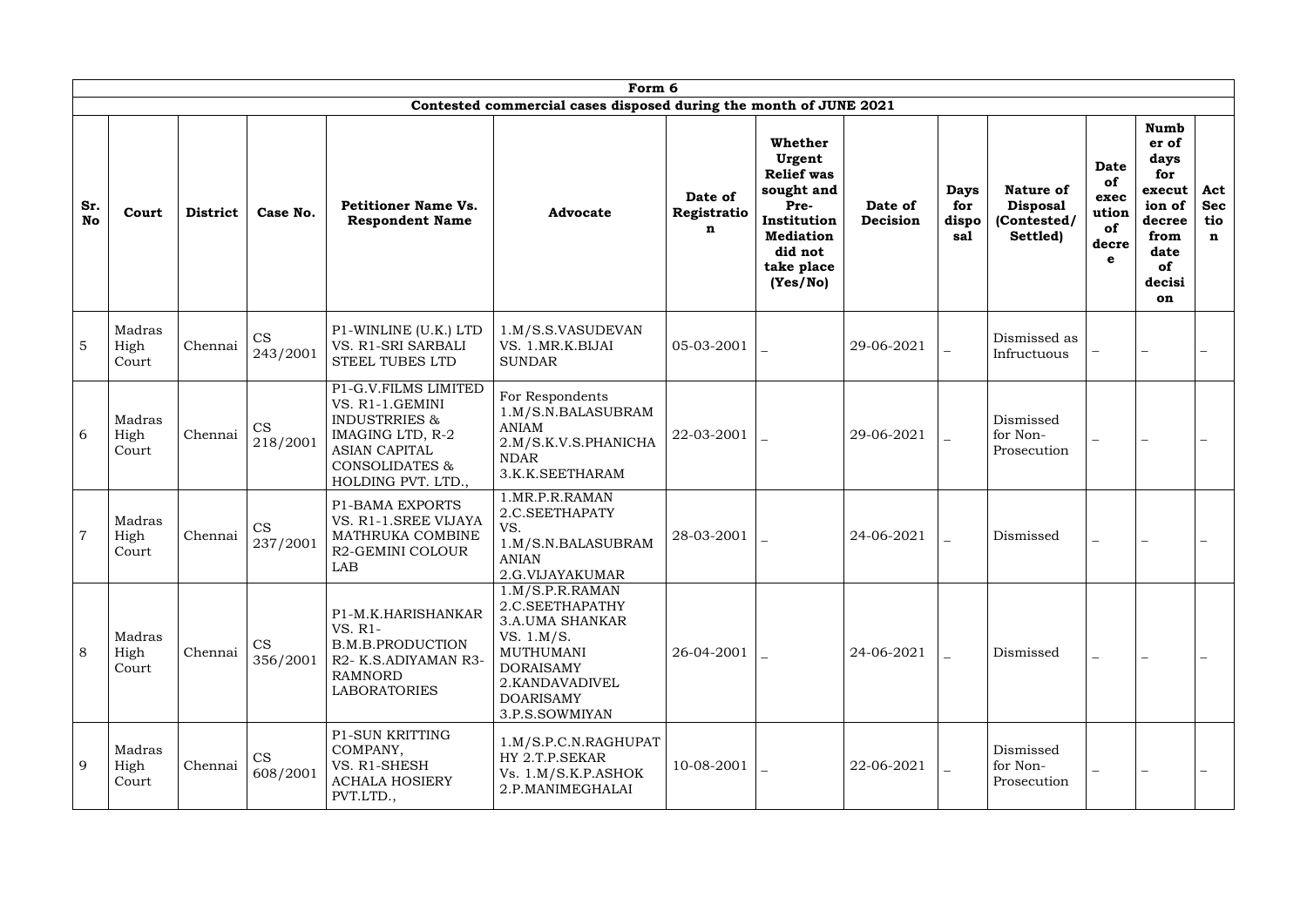|                  | Form 6<br>Contested commercial cases disposed during the month of JUNE 2021 |                 |                       |                                                                                                                                                                 |                                                                                                                                                       |                                       |                                                                                                                                             |                     |                                    |                                                                |                                                        |                                                                                                         |                                         |
|------------------|-----------------------------------------------------------------------------|-----------------|-----------------------|-----------------------------------------------------------------------------------------------------------------------------------------------------------------|-------------------------------------------------------------------------------------------------------------------------------------------------------|---------------------------------------|---------------------------------------------------------------------------------------------------------------------------------------------|---------------------|------------------------------------|----------------------------------------------------------------|--------------------------------------------------------|---------------------------------------------------------------------------------------------------------|-----------------------------------------|
| Sr.<br><b>No</b> | Court                                                                       | <b>District</b> | Case No.              | <b>Petitioner Name Vs.</b><br><b>Respondent Name</b>                                                                                                            | <b>Advocate</b>                                                                                                                                       | Date of<br>Registratio<br>$\mathbf n$ | <b>Whether</b><br>Urgent<br><b>Relief</b> was<br>sought and<br>Pre-<br>Institution<br><b>Mediation</b><br>did not<br>take place<br>(Yes/No) | Date of<br>Decision | <b>Days</b><br>for<br>dispo<br>sal | <b>Nature of</b><br><b>Disposal</b><br>(Contested/<br>Settled) | <b>Date</b><br>of<br>exec<br>ution<br>of<br>decre<br>e | <b>Numb</b><br>er of<br>days<br>for<br>execut<br>ion of<br>decree<br>from<br>date<br>of<br>decisi<br>on | Act<br><b>Sec</b><br>tio<br>$\mathbf n$ |
| 10               | Madras<br>High<br>Court                                                     | Chennai         | <b>CS</b><br>639/2001 | P1-SRI MADHU<br>VS.<br><b>MOHAN</b><br>R-1 SMT. SUMA RAVI<br><b>KUMAR R-2THE</b><br><b>DIRECTOR</b><br><b>DOORDHASHAN</b><br>KENDRA.                            | 1.MS.KRISHNA<br>VS.<br>1.M/S.P.C.N.RAGHUPAT<br>HY 2.T.P.SEKAR<br>3.MR.A.DHAMODHARA<br>N                                                               | 21-08-2001                            |                                                                                                                                             | 29-06-2021          |                                    | Dismissed<br>for Non-<br>Prosecution                           | $\overline{\phantom{0}}$                               |                                                                                                         |                                         |
| 11               | Madras<br>High<br>Court                                                     | Chennai         | <b>CS</b><br>755/2001 | P1-AALAYAM<br>PRODUCTIONS,<br>VS. R1-1.M/S.FRIENDS<br>INDIA, R-2 AMITABH<br><b>BACHAN</b><br><b>CORPORATION R-3</b><br><b>HATHWAY CABLE</b><br>DATACOM PVT. LTD | 1.MR.P.R.RAMAN                                                                                                                                        | 27-09-2001                            |                                                                                                                                             | 24-06-2021          |                                    | Dismissed                                                      | $\overline{\phantom{0}}$                               |                                                                                                         |                                         |
| 12               | Madras<br>High<br>Court                                                     | Chennai         | <b>CS</b><br>831/2001 | P1-M/S APOLLO<br>METERS PVT LTD<br>VS. R1-M/S.NUTAN<br>VALVE (INDIA) R-2<br>2.M/S.SRI<br>MOOKAMBIGAI<br>TOWERS R-3<br>M/S.PANDIYAN<br><b>STEELS</b>             | For Respondents :<br>1.M/S R.NATARAJAN<br>2.V.BALASUBRAMANIA<br>N 3.P.MADHAVAN FOR<br>R1                                                              | 30-10-2001                            |                                                                                                                                             | 30-06-2021          |                                    | Dismissed<br>for Non-<br>Prosecution                           | $\overline{\phantom{0}}$                               |                                                                                                         |                                         |
| 13               | Madras<br>High<br>Court                                                     | Chennai         | <b>CS</b><br>919/2001 | P1-DABUR INDIA<br>VS.<br><b>LIMITED</b><br>R1-BISON<br><b>LABORATORIES</b><br>PVT.LTD. R-2<br>K.M.THOMAS, PROP.<br>OF BISAN<br><b>LABORATORIES</b>              | 1.M/S.H.KARTHIK<br><b>SESHADRI</b><br>2.ELIZABETH<br><b>SESHADRI</b><br>VS.<br>1.M/S.C.S.GOPALAKRIS<br>HNAN 2.K.MUGUNTHAN<br><b>3.R.SATHISH KUMAR</b> | 23-11-2001                            |                                                                                                                                             | 22-06-2021          |                                    | Decreed                                                        | $\equiv$                                               |                                                                                                         |                                         |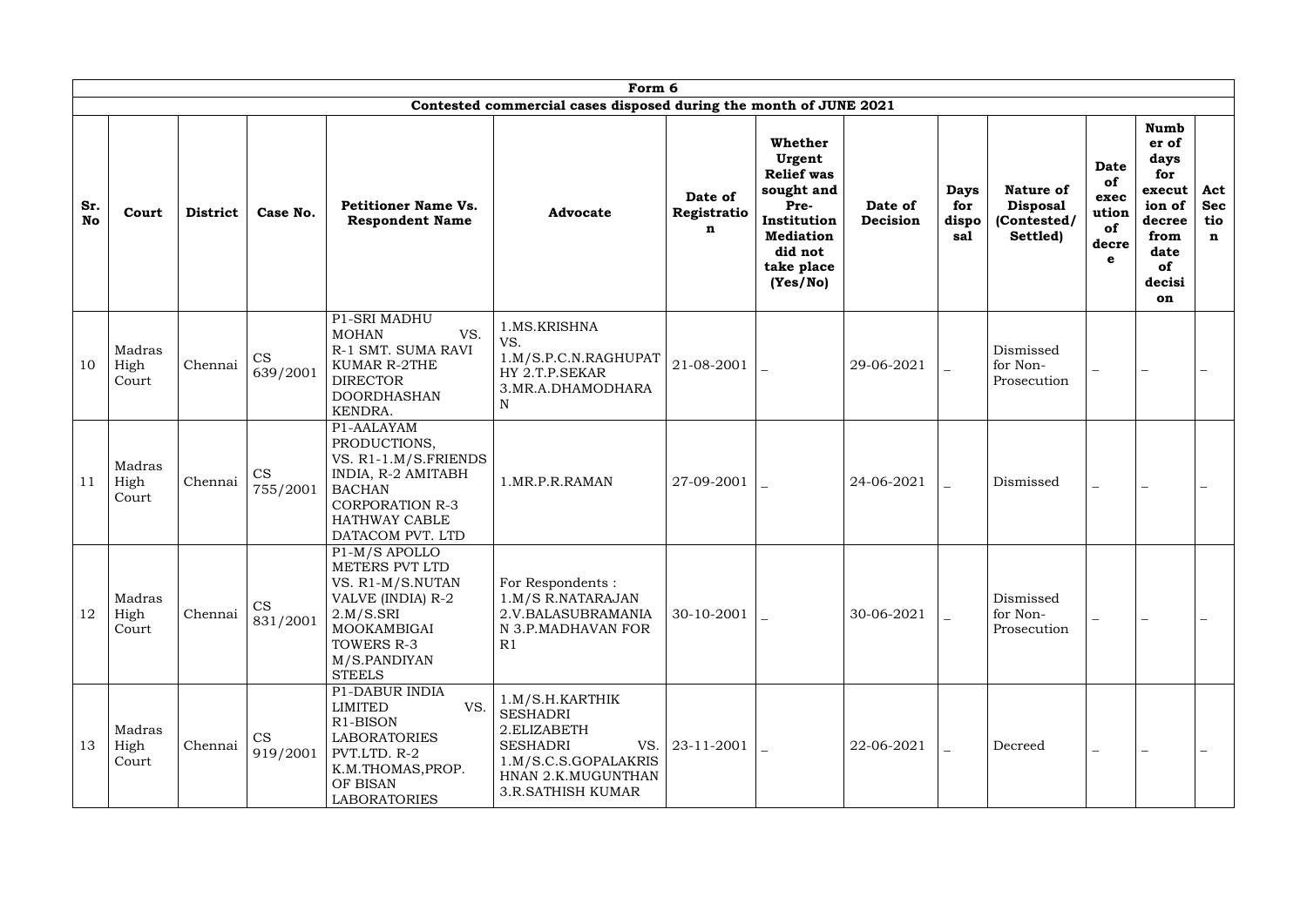|                  | Form 6                  |                 |                       |                                                                                                                                                                  |                                                                                                                    |                             |                                                                                                                                      |                     |                                    |                                                                |                                                        |                                                                                                         |                                         |
|------------------|-------------------------|-----------------|-----------------------|------------------------------------------------------------------------------------------------------------------------------------------------------------------|--------------------------------------------------------------------------------------------------------------------|-----------------------------|--------------------------------------------------------------------------------------------------------------------------------------|---------------------|------------------------------------|----------------------------------------------------------------|--------------------------------------------------------|---------------------------------------------------------------------------------------------------------|-----------------------------------------|
| Sr.<br><b>No</b> | Court                   | <b>District</b> | Case No.              | <b>Petitioner Name Vs.</b><br><b>Respondent Name</b>                                                                                                             | Contested commercial cases disposed during the month of JUNE 2021<br><b>Advocate</b>                               | Date of<br>Registratio<br>n | Whether<br>Urgent<br><b>Relief</b> was<br>sought and<br>Pre-<br>Institution<br><b>Mediation</b><br>did not<br>take place<br>(Yes/No) | Date of<br>Decision | <b>Days</b><br>for<br>dispo<br>sal | <b>Nature of</b><br><b>Disposal</b><br>(Contested/<br>Settled) | <b>Date</b><br>of<br>exec<br>ution<br>of<br>decre<br>e | <b>Numb</b><br>er of<br>days<br>for<br>execut<br>ion of<br>decree<br>from<br>date<br>of<br>decisi<br>on | Act<br><b>Sec</b><br>tio<br>$\mathbf n$ |
| 14               | Madras<br>High<br>Court | Chennai         | <b>CS</b><br>49/2002  | P1-M/S.AUTAR SINGH<br>AND CO.P.LTD.<br>VS. R1-<br>1.B.BALAJI, PROPRIET<br>OR R2-Y.RAVI BABU<br>R-3 M/S.PRASAD FILM<br><b>LABORATORIES</b>                        | $1.M/S$ M.S.PANDIAN                                                                                                | 24-01-2002                  |                                                                                                                                      | 28-06-2021          |                                    | Dismissed                                                      | $\overline{\phantom{0}}$                               |                                                                                                         |                                         |
| 15               | Madras<br>High<br>Court | Chennai         | <b>CS</b><br>293/2002 | P1-ASIANET<br>COMMUNICATION LTD.<br>VS. R1-1. KAIRALI<br>CHANNEL, OWNED<br>AND CONTROLLED BY<br>MALAYALAM<br>COMMERCIAL LTD., R-<br>2 SWARGA CHITRA              | 1.M/S.PERUMBULAVI<br><b>RADHAKRISHNAN</b>                                                                          | 29-04-2002                  |                                                                                                                                      | 22-06-2021          |                                    | Dismissed                                                      | $\overline{\phantom{0}}$                               |                                                                                                         |                                         |
| 16               | Madras<br>High<br>Court | Chennai         | <b>CS</b><br>914/2003 | P1-M.V.R.S.PRASAD P-<br><b>2 S.RAMESH BABU</b><br>VS. R1-MANICKAM<br>NARAYANAN R-2<br>V.VIJAYAKUMAR<br>VARMA R-3 RAMOJI<br>RAO., R-4 PRASAD<br>FILM LABORATORIES | 1.P.L.NARAYANAN<br>2.I.SIVAKAMI,<br>3.J.KARTHIKEYAN<br>VS. 1.MR.C.RAMESH<br>2.MR.R.SARGUNARAJ<br>3.M/S.N.A.K.SARMA | 08-12-2003                  |                                                                                                                                      | 24-06-2021          |                                    | Dismissed as<br>Settled out of<br>Court                        |                                                        |                                                                                                         |                                         |
| 17               | Madras<br>High<br>Court | Chennai         | <b>CS</b><br>790/2004 | P1-M/S.PIONEER<br>BAKERIES PVT.LTD.<br>VS. R1-M/S.NEW<br>HOPE FOOD<br>INDUSTRIES PVT.,<br>LTD.,                                                                  | 1.M/S.HARISHANKAR<br>MANI 2.CIBI VISHNU<br>VS. 1.M/S. BRINDA<br>MOHAN                                              | 15-10-2004                  |                                                                                                                                      | 22-06-2021          |                                    | Dismissed as<br>Withdrawal                                     |                                                        |                                                                                                         |                                         |
| 18               | Madras<br>High<br>Court | Chennai         | <b>CS</b><br>443/2005 | P1-M/S SUN TV PVT.,<br>LTD.,<br>VS.<br>R1-M/S KAIRALI TV R-<br>$2 M/S$ GEE BEE<br>VIDEOS R-3 $M/S$<br>VINODH MOVIES                                              | 1.M/S.M.SNEHA<br>2.M.A.VIMAL MOHAN<br><b>3.V.DINESH RAJA</b><br>VS. 1.M/S.T.ASHOK<br>KUMAR<br>2.K.NAGARAJAN        | 28-04-2005                  |                                                                                                                                      | 21-06-2021          |                                    | Disposed of                                                    |                                                        |                                                                                                         |                                         |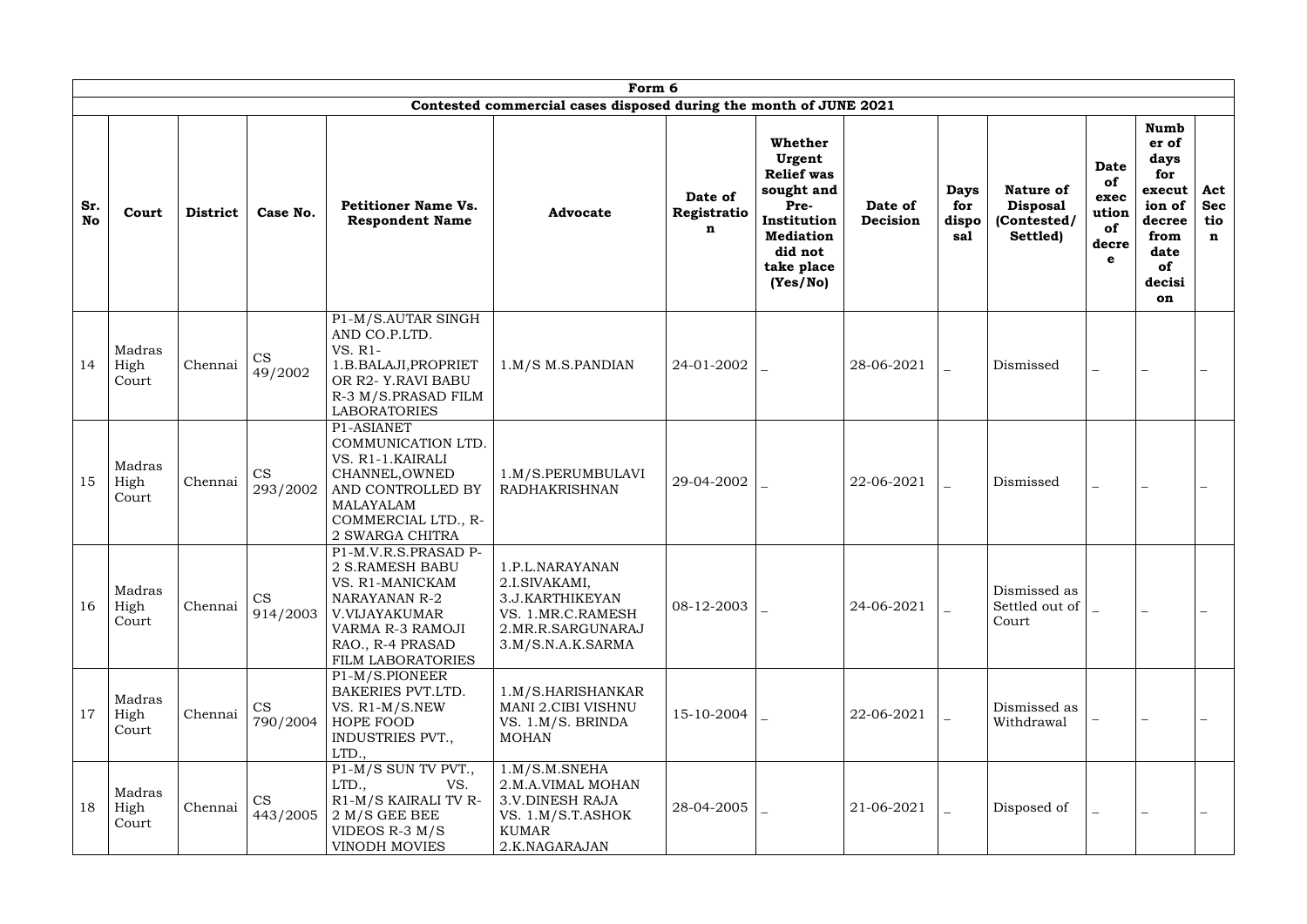|                  |                         |                 |                       |                                                                                                                                         | Form 6                                                                                                          |                             |                                                                                                                                             |                     |                                    |                                                                |                                                        |                                                                                                         |                                         |
|------------------|-------------------------|-----------------|-----------------------|-----------------------------------------------------------------------------------------------------------------------------------------|-----------------------------------------------------------------------------------------------------------------|-----------------------------|---------------------------------------------------------------------------------------------------------------------------------------------|---------------------|------------------------------------|----------------------------------------------------------------|--------------------------------------------------------|---------------------------------------------------------------------------------------------------------|-----------------------------------------|
| Sr.<br><b>No</b> | Court                   | <b>District</b> | Case No.              | <b>Petitioner Name Vs.</b><br><b>Respondent Name</b>                                                                                    | Contested commercial cases disposed during the month of JUNE 2021<br><b>Advocate</b>                            | Date of<br>Registratio<br>n | <b>Whether</b><br>Urgent<br><b>Relief was</b><br>sought and<br>Pre-<br>Institution<br><b>Mediation</b><br>did not<br>take place<br>(Yes/No) | Date of<br>Decision | <b>Days</b><br>for<br>dispo<br>sal | <b>Nature of</b><br><b>Disposal</b><br>(Contested/<br>Settled) | <b>Date</b><br>of<br>exec<br>ution<br>of<br>decre<br>e | <b>Numb</b><br>er of<br>days<br>for<br>execut<br>ion of<br>decree<br>from<br>date<br>of<br>decisi<br>on | Act<br><b>Sec</b><br>tio<br>$\mathbf n$ |
|                  |                         |                 |                       |                                                                                                                                         | 3.M/S.R.VAIGAI                                                                                                  |                             |                                                                                                                                             |                     |                                    |                                                                |                                                        |                                                                                                         |                                         |
| 19               | Madras<br>High<br>Court | Chennai         | CS<br>54/2006         | $P1-M/S.O.K.$ FILMS<br>VS. R1-M/S. ADITYA<br><b>CABLE VIEWS R-2</b><br>M/S. MOTHERLAND<br><b>ENTERPRISES</b> and 5<br>other Respondents | 1.M/S.WARAON AND<br><b>SAIRAMS</b>                                                                              | 27-01-2006                  |                                                                                                                                             | 28-06-2021          |                                    | Dismissed as<br>Abated                                         |                                                        |                                                                                                         |                                         |
| 20               | Madras<br>High<br>Court | Chennai         | <b>CS</b><br>119/2006 | P1-AMUDHA NILAYAM<br>LTD.,<br>VS. R1-<br>ALLIANCE COMPANY<br>R-2 J.SWAMINATHAN<br>R-3 J.KUMAR R-4<br><b>J.MURUGAN R-5</b><br>J.UMA      | 1.M/S.A.V.K.EZHILMAN<br>I 2.R.HARISHANKAR<br>VS.<br>1.M/S.K.HARISHANKAR<br>2. SRINATH SRIDEVAN<br>3.T.K.BHASKAR | 20-02-2006                  |                                                                                                                                             | 15-06-2021          |                                    | Dismissed as<br>Withdrawal                                     |                                                        |                                                                                                         |                                         |
| 21               | Madras<br>High<br>Court | Chennai         | <b>CS</b><br>214/2006 | P1-WIPRO LTD., P-2<br>WIPRO TRADE MARK<br>HOLDINGS LTD.,<br>VS. R1-NEELGIRI<br>WOOD CRAFTS,                                             | <b>1.MRS BRINDAMOHAN</b><br>2.K.MUGUNTHAN<br><b>3.R.SATHISH KUMAR</b>                                           | 14-03-2006                  |                                                                                                                                             | 28-06-2021          |                                    | Dismissed                                                      | $\overline{\phantom{0}}$                               |                                                                                                         |                                         |
| 22               | Madras<br>High<br>Court | Chennai         | <b>CS</b><br>336/2006 | P1-M/S META AUDIO<br>VS. R1-M/S MASS<br><b>MEDIA ARTS R-2</b><br>G.SATHYA R-3 $M/S$<br>UNITED INDIA<br><b>EXPORTERS</b>                 | 1. MR R.S. RAVENDRAN<br>VS. $1.M/S$<br>A.CHIDAMBARAM<br>2.M/S<br>V.DEENADAYALAN                                 | 25-04-2006                  |                                                                                                                                             | 21-06-2021          |                                    | Disposed as<br>Infructuous                                     |                                                        |                                                                                                         |                                         |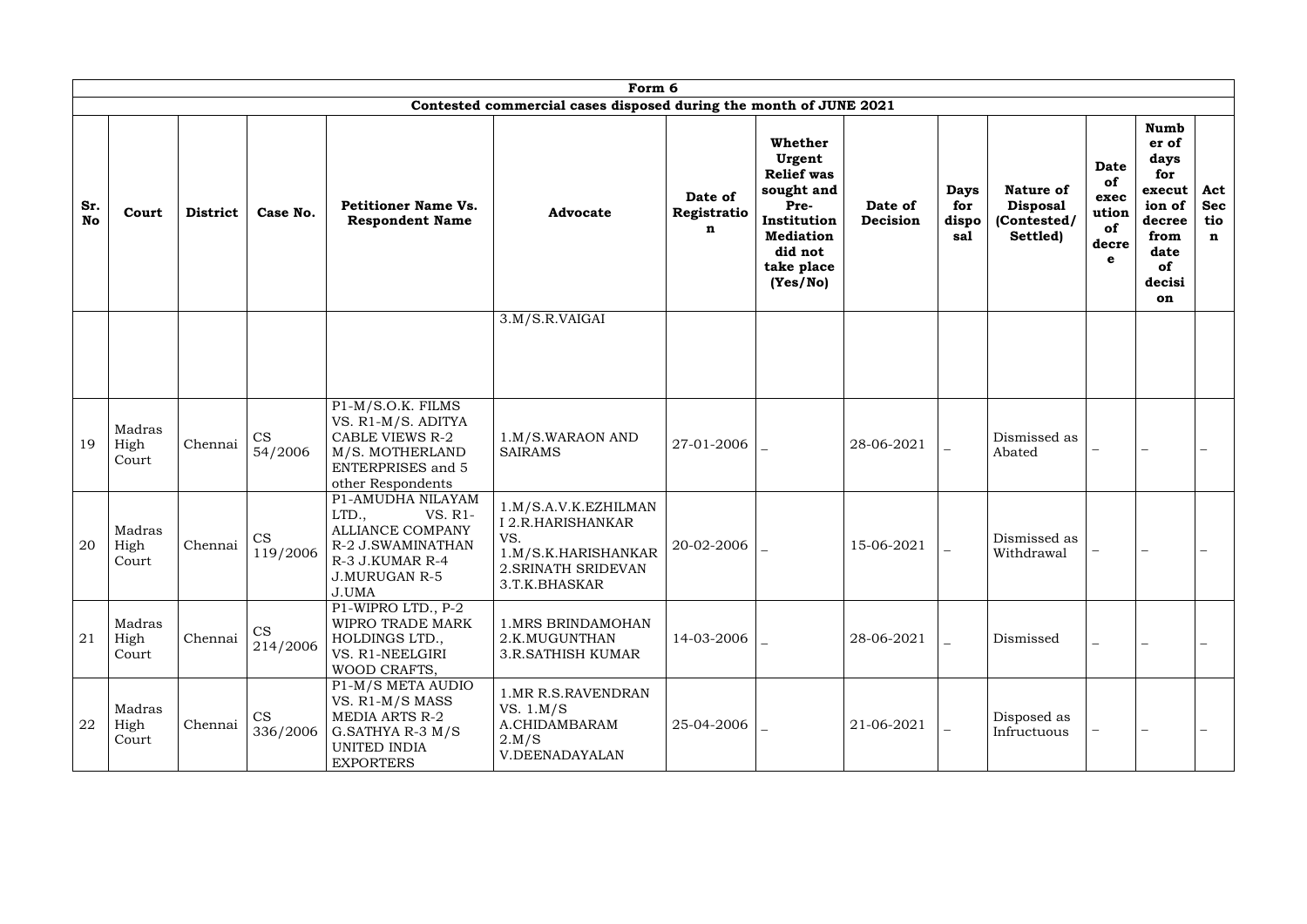|                  |                         |                 |                       |                                                                                                                              | Form 6<br>Contested commercial cases disposed during the month of JUNE 2021                                                                                      |                             |                                                                                                                                      |                     |                                    |                                                                |                                                                  |                                                                                                         |                                         |
|------------------|-------------------------|-----------------|-----------------------|------------------------------------------------------------------------------------------------------------------------------|------------------------------------------------------------------------------------------------------------------------------------------------------------------|-----------------------------|--------------------------------------------------------------------------------------------------------------------------------------|---------------------|------------------------------------|----------------------------------------------------------------|------------------------------------------------------------------|---------------------------------------------------------------------------------------------------------|-----------------------------------------|
| Sr.<br><b>No</b> | Court                   | <b>District</b> | Case No.              | <b>Petitioner Name Vs.</b><br><b>Respondent Name</b>                                                                         | <b>Advocate</b>                                                                                                                                                  | Date of<br>Registratio<br>n | Whether<br>Urgent<br><b>Relief</b> was<br>sought and<br>Pre-<br>Institution<br><b>Mediation</b><br>did not<br>take place<br>(Yes/No) | Date of<br>Decision | <b>Days</b><br>for<br>dispo<br>sal | <b>Nature of</b><br><b>Disposal</b><br>(Contested/<br>Settled) | <b>Date</b><br>of<br>exec<br>ution<br>of<br>decre<br>$\mathbf e$ | <b>Numb</b><br>er of<br>days<br>for<br>execut<br>ion of<br>decree<br>from<br>date<br>of<br>decisi<br>on | Act<br><b>Sec</b><br>tio<br>$\mathbf n$ |
| 23               | Madras<br>High<br>Court | Chennai         | CS<br>926/2006        | P1-M/S MYSORE<br>CEMENTS LTD.,<br>VS. $R1-M/S$<br>D.M.CEMENTS (P)<br>LTD.,                                                   | 1.M/S K.RAJASEKARAN<br>2.S.BALACHANDRAN<br><b>3.S.RAJENI RAMADASS</b><br>VS. 1.M/S.RAM AND<br>RAJAN ASSOCIATES<br>2.T.K.RAMKUMAR                                 | 16-12-2006                  |                                                                                                                                      | 23-06-2021          |                                    | Dismissed as<br>withdrawal                                     |                                                                  |                                                                                                         |                                         |
| 24               | Madras<br>High<br>Court | Chennai         | <b>CS</b><br>504/2007 | P1-NEW HOPE FOOD<br><b>INDUSTRIES (P)LT</b><br>LTD.,<br>VS.<br>R1-PIONEER<br>BAKERIES (P) LTD., R-<br>2 MR<br>K.JAYAKRISHNAN | 1.M/S BRINDA MOHAN<br>2.K.MUGUNTHAN<br><b>3. VIJAY ANAND</b><br>VS.<br>1.MR.V.SENTHILKUMA<br>R 2.M/S.P.H. ARVINDH<br><b>PANDIAN</b><br><b>3.HARISHANKAR MANI</b> | 09-06-2007                  |                                                                                                                                      | 22-06-2021          |                                    | Dismissed as<br>Withdrawal                                     |                                                                  |                                                                                                         |                                         |
| 25               | Madras<br>High<br>Court | Chennai         | CS<br>237/2008        | P1-M/S.SHANAZ<br><b>LEATHERS</b><br>VS. R1-<br>M/S.STANDARD<br><b>CHARTED BANK</b>                                           | $1.M/S$ AIYAR AND<br><b>DOLIA</b><br>2.V.KALYANARAMAN<br>VS.<br>1.M/S.V.ADHIVARAHAN<br>2.G.SHANTHI<br><b>MEENAKSHI</b><br>3.D.R.S.KESAVAN                        | 03-03-2008                  |                                                                                                                                      | 15-06-2021          |                                    | Dismissed as<br>Settled out of<br>Court                        |                                                                  |                                                                                                         |                                         |
| 26               | Madras<br>High<br>Court | Chennai         | <b>CS</b><br>252/2008 | $P1-$<br>M/S.S.B. INTERNATION<br>AL P-2 SAHANI BEGAM<br>and 4 other Petitioners<br>VS. R1-<br>M/S.STANDARD<br>CHARTERED BANK | $1.M/S$ AIYAR AND<br><b>DOLIA</b><br>2.V.KALYANARAMAN<br>VS.<br>1.M/S.V.ADHIVARAHAN<br>2.G.SHANTHI<br><b>MEENAKSHI</b><br>3.K.SUMATHI                            | 05-03-2008                  |                                                                                                                                      | 15-06-2021          |                                    | Dismissed as<br>Settled out of<br>Court                        |                                                                  |                                                                                                         |                                         |
| 27               | Madras<br>High<br>Court | Chennai         | <b>CS</b><br>624/2008 | P1-INTEGRATED<br>FINANCE COMPANY<br><b>LIMITED</b><br>VS. R1-SAVORIT                                                         | 1.M/S.HARISHANKAR<br><b>MANI 2.KUMARPAL</b><br>R.CHOPRA<br>VS.                                                                                                   | 01-07-2008                  |                                                                                                                                      | 15-06-2021          |                                    | Dismissed<br>for Default                                       |                                                                  |                                                                                                         |                                         |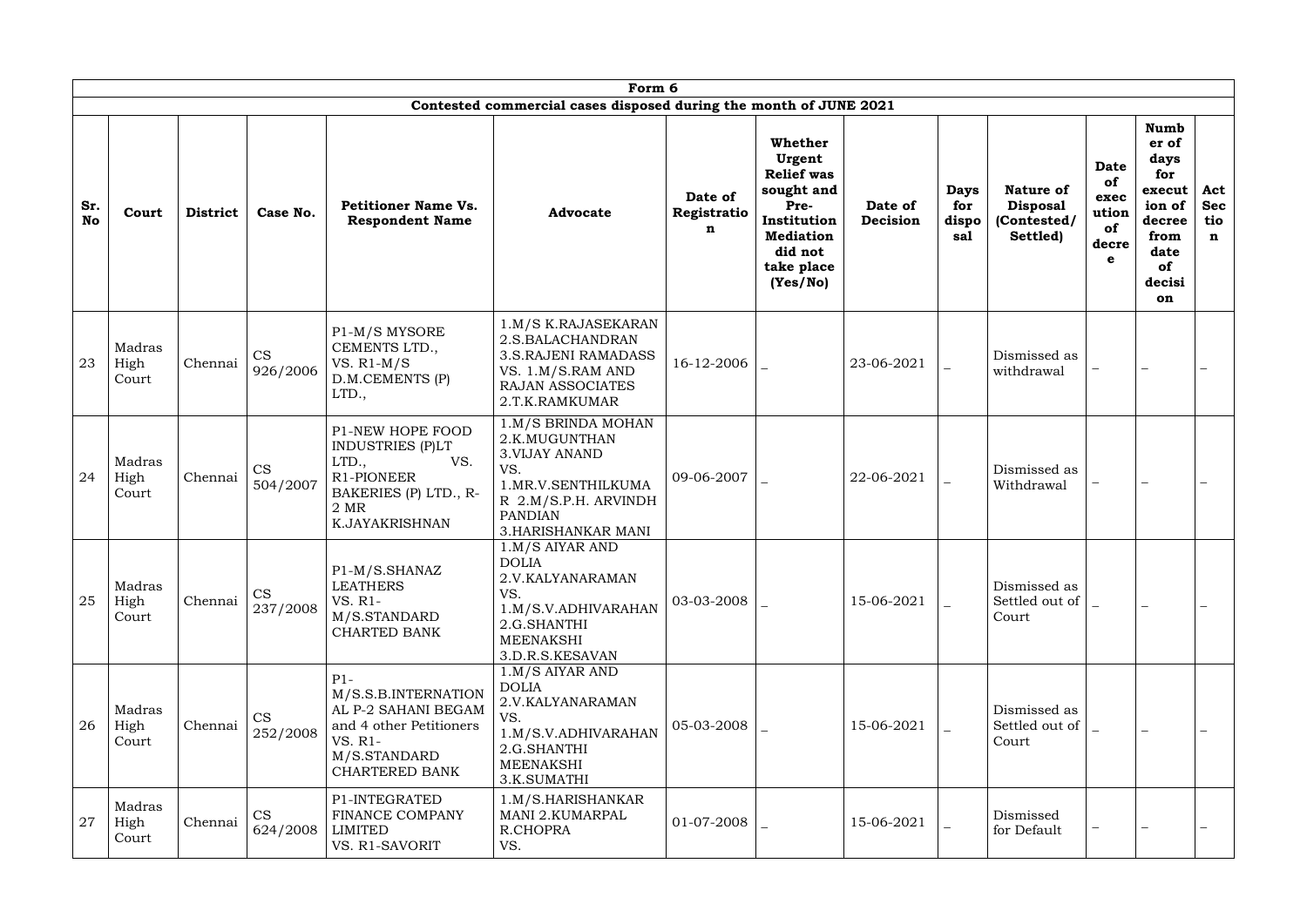|                  | Form 6<br>Contested commercial cases disposed during the month of JUNE 2021 |                 |                       |                                                                                                                        |                                                                                                                                                |                             |                                                                                                                                      |                     |                                    |                                                                |                                                        |                                                                                                         |  |
|------------------|-----------------------------------------------------------------------------|-----------------|-----------------------|------------------------------------------------------------------------------------------------------------------------|------------------------------------------------------------------------------------------------------------------------------------------------|-----------------------------|--------------------------------------------------------------------------------------------------------------------------------------|---------------------|------------------------------------|----------------------------------------------------------------|--------------------------------------------------------|---------------------------------------------------------------------------------------------------------|--|
| Sr.<br><b>No</b> | Court                                                                       | <b>District</b> | Case No.              | <b>Petitioner Name Vs.</b><br><b>Respondent Name</b>                                                                   | <b>Advocate</b>                                                                                                                                | Date of<br>Registratio<br>n | Whether<br>Urgent<br><b>Relief</b> was<br>sought and<br>Pre-<br>Institution<br><b>Mediation</b><br>did not<br>take place<br>(Yes/No) | Date of<br>Decision | <b>Days</b><br>for<br>dispo<br>sal | <b>Nature of</b><br><b>Disposal</b><br>(Contested/<br>Settled) | <b>Date</b><br>of<br>exec<br>ution<br>of<br>decre<br>e | <b>Numb</b><br>er of<br>days<br>for<br>execut<br>ion of<br>decree<br>from<br>date<br>of<br>decisi<br>on |  |
|                  |                                                                             |                 |                       | <b>LIMITED AND</b><br><b>ANOTHER R-2</b><br>V.SHYAM                                                                    | $1.M/S.A.S.KAILASAM$ &<br><b>ASSOCIATES</b>                                                                                                    |                             |                                                                                                                                      |                     |                                    |                                                                |                                                        |                                                                                                         |  |
| 28               | Madras<br>High<br>Court                                                     | Chennai         | CS<br>355/2013        | P1-M.R.VISWANATHAN<br>@ VISU<br>VS.<br>R1-VENDHAR MOVIES<br>PRIVATE LIMITED R2-<br>MR BADRI and 4 other<br>Respondents | 1.M/S.KAUSHIK<br>N.SHARMA<br>2. NARAYANA PRASAD<br><b>3. DEEPAK NARAYANAN</b>                                                                  | 07-06-2013                  |                                                                                                                                      | 16/06/2021          |                                    | Dismissed as<br>Abated                                         |                                                        |                                                                                                         |  |
| 29               | Madras<br>High<br>Court                                                     | Chennai         | <b>CS</b><br>646/2014 | P1-MR. B.<br><b>VIVEKANANTHAN</b><br>VS. R1-MR B ANANDAN<br>R-2 MR. B. ANANDAN                                         | 1.M/S.MS.BHARATH K.<br>2.PREMCHANDAR, L.RA<br>MPRASAD 3.CHITRA<br><b>SUBBIAH</b><br>VS.<br>1.M/S.A.JENASENAN<br>2.E.MANOHARAN<br>3.I.NAGARAJAN | 08-10-2014                  |                                                                                                                                      | 16-06-2021          |                                    | Decree in<br>Terms of<br>Memo of<br>Compromise                 |                                                        |                                                                                                         |  |
| 30               | Madras<br>High<br>Court                                                     | Chennai         | CS<br>626/2015        | P1-M/S.SUN TV<br>NETWORK LTD.<br>VS. R1-M/S.MARY<br>MATHA PRODUCTION                                                   | 1.M/S.B.K.GIRISH<br>NEELAKANDAN<br><b>2.P.SURESH BABU</b><br>3.M.A.VIMAL MOHAN                                                                 | 28-07-2015                  |                                                                                                                                      | 28-06-2021          |                                    | Decreed                                                        |                                                        |                                                                                                         |  |
| 31               | Madras<br>High<br>Court                                                     | Chennai         | <b>CS</b><br>19/2020  | P1-HATSUN AGRO<br>PRODUCT LTD.<br>VS. R1-M/S.AROGYA<br>RAHASYA PVT.LTD. R-2<br>AMRUT LAL SIVANAND<br><b>PATEL</b>      | 1.M/S.SURANA AND<br>SURANA 2.G.KALYAN<br>VS.<br><b>JHABAKH</b><br>1.MR.CHINTHAKINDI 2.<br><b>AVINASH KUMAR</b><br>3.M/S.G.SUDHAGAR             | 10-01-2020                  |                                                                                                                                      | 25-06-2021          |                                    | Decree in<br>Terms of<br>Memo of<br>Compromise                 |                                                        |                                                                                                         |  |

| <b>Nature of</b><br><b>Disposal</b><br>(Contested/<br>Settled) | <b>Date</b><br>of<br>exec<br>ution<br>of<br>decre<br>e | <b>Numb</b><br>er of<br>days<br>for<br>execut<br>ion of<br>decree<br>from<br>date<br><b>of</b><br>decisi<br>on | Act<br><b>Sec</b><br>tio<br>n |
|----------------------------------------------------------------|--------------------------------------------------------|----------------------------------------------------------------------------------------------------------------|-------------------------------|
|                                                                |                                                        |                                                                                                                |                               |
| Dismissed as<br>Abated                                         |                                                        |                                                                                                                |                               |
| Decree in<br>Terms of<br>Memo of<br>Compromise                 |                                                        |                                                                                                                |                               |
| Decreed                                                        |                                                        |                                                                                                                |                               |
| Decree in<br>Terms of<br>Memo of<br>Compromise                 |                                                        |                                                                                                                |                               |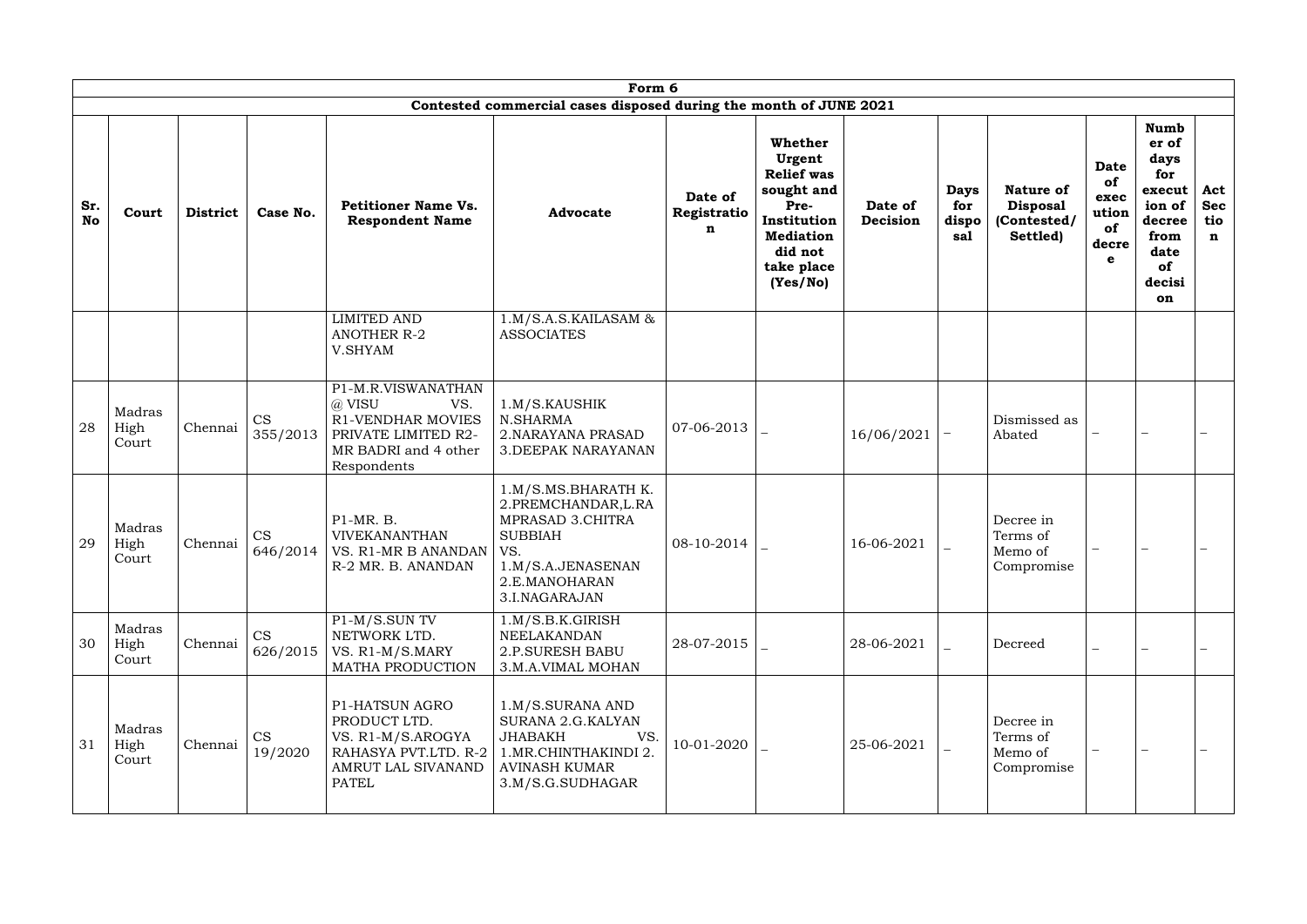|                  | Form 6<br>Contested commercial cases disposed during the month of JUNE 2021 |                 |                       |                                                                                                                                                      |                                                                                                                                                      |                             |                                                                                                                                      |                     |                                    |                                                                |                                                        |                                                                                                         |                                         |
|------------------|-----------------------------------------------------------------------------|-----------------|-----------------------|------------------------------------------------------------------------------------------------------------------------------------------------------|------------------------------------------------------------------------------------------------------------------------------------------------------|-----------------------------|--------------------------------------------------------------------------------------------------------------------------------------|---------------------|------------------------------------|----------------------------------------------------------------|--------------------------------------------------------|---------------------------------------------------------------------------------------------------------|-----------------------------------------|
| Sr.<br><b>No</b> | Court                                                                       | <b>District</b> | Case No.              | <b>Petitioner Name Vs.</b><br><b>Respondent Name</b>                                                                                                 | <b>Advocate</b>                                                                                                                                      | Date of<br>Registratio<br>n | Whether<br>Urgent<br><b>Relief was</b><br>sought and<br>Pre-<br>Institution<br><b>Mediation</b><br>did not<br>take place<br>(Yes/No) | Date of<br>Decision | <b>Days</b><br>for<br>dispo<br>sal | <b>Nature of</b><br><b>Disposal</b><br>(Contested/<br>Settled) | <b>Date</b><br>of<br>exec<br>ution<br>of<br>decre<br>e | <b>Numb</b><br>er of<br>days<br>for<br>execut<br>ion of<br>decree<br>from<br>date<br>of<br>decisi<br>on | Act<br><b>Sec</b><br>tio<br>$\mathbf n$ |
| 32               | Madras<br>High<br>Court                                                     | Chennai         | <b>CS</b><br>117/2020 | P1-AMARAVATHI<br>RESTAURANTS PVT.<br>LTD.<br>VS.<br>R1-KARAIKUDI<br><b>CHETTINAD</b><br><b>RESTAURANT</b>                                            | 1.M/S.ARUN C.MOHAN<br>2. VASUNDHARA ARUN<br><b>3.BRINDA MOHAN</b>                                                                                    | 10-03-2020                  |                                                                                                                                      | 28-06-2021          |                                    | Withdrawn<br>Dismissed                                         | $\qquad \qquad -$                                      |                                                                                                         |                                         |
| 33               | Madras<br>High<br>Court                                                     | Chennai         | CS<br>170/2020        | $P1-$<br>M/S.P.K.VADUVAMMA<br>$Vs. R1-$<br>L<br>M/S.M.J.D.CONSTRUC<br><b>TION AND</b><br><b>ENGINEERING</b><br><b>CONTRACTORS</b><br>PRIVATE LIMITED | 1.M/S.S.R.RAGHUNATH<br>AN 2.P.S.DEEPIKA<br>3. VIGNESHWAR<br>VS.<br><b>ELANGO</b><br>1.M/S.P.MEGHANA<br><b>NAIR</b><br>2.M/S.V.SRIKANTH<br>3.E.GANESH | 28-07-2020                  |                                                                                                                                      | 28-06-2021          |                                    | Allowed                                                        | $-$                                                    |                                                                                                         |                                         |
| 34               | Madras<br>High<br>Court                                                     | Chennai         | <b>CS</b><br>84/2021  | P1-MADDOCK FILMS<br>PVT LTD.,<br>VS. R1-BHARAT<br>SANCHAR NIGAM LTD.,<br>R-2 MAHANAGAR<br>TELEPHONE NIGAM<br>LTD., and 40 other<br>Respondents       | 1.ARUN C.MOHAN<br>2. VASUNDHARA ARUN<br><b>3.BRINDA MOHAN</b><br>VS.<br>1.M/S.A.M.VENKATAKR<br>ISHHAN 2.T.PANDIYAN<br>3.M.DINESHKUMAR                | 04-03-2021                  |                                                                                                                                      | 21-06-2021          |                                    | Withdrawn<br>Dismissed                                         |                                                        |                                                                                                         |                                         |
| 35               | Madras<br>High<br>Court                                                     | Chennai         | <b>CS</b><br>763/2002 | $P1 -$<br>S.RADHARANI, PROP.O<br>F SADHARANI<br>VS. R1-1.MASIER<br>LUNGIES R-2 2.P.BABU<br>and 3 other<br>Respondents                                | 1.M/S.C.S.GOPALAKRIS<br>HNAN 2.K.MUGUNTHAN<br><b>3.R.SATHISH KUMAR</b><br>VS.<br>1.M/S.R.THIAGARAJAN<br>2.S.VASUDEVAN<br><b>3.C.AJITH KUMAR</b>      |                             |                                                                                                                                      | 24-06-2021          |                                    | Dismissed                                                      | $\overline{\phantom{0}}$                               |                                                                                                         |                                         |
| 36               | Madras<br>High<br>Court                                                     | Chennai         | <b>CS</b><br>520/1999 | P1-M/S.BAVARIA<br><b>INTERNATIONAL</b><br>VS. R1-TAMIL PONNIE<br>ART AND TWO OTHRS                                                                   | 1.M/SC.SEETHAPATH<br>Y                                                                                                                               |                             |                                                                                                                                      | 28-06-2021          |                                    | Dismissed                                                      | $\overline{\phantom{0}}$                               |                                                                                                         |                                         |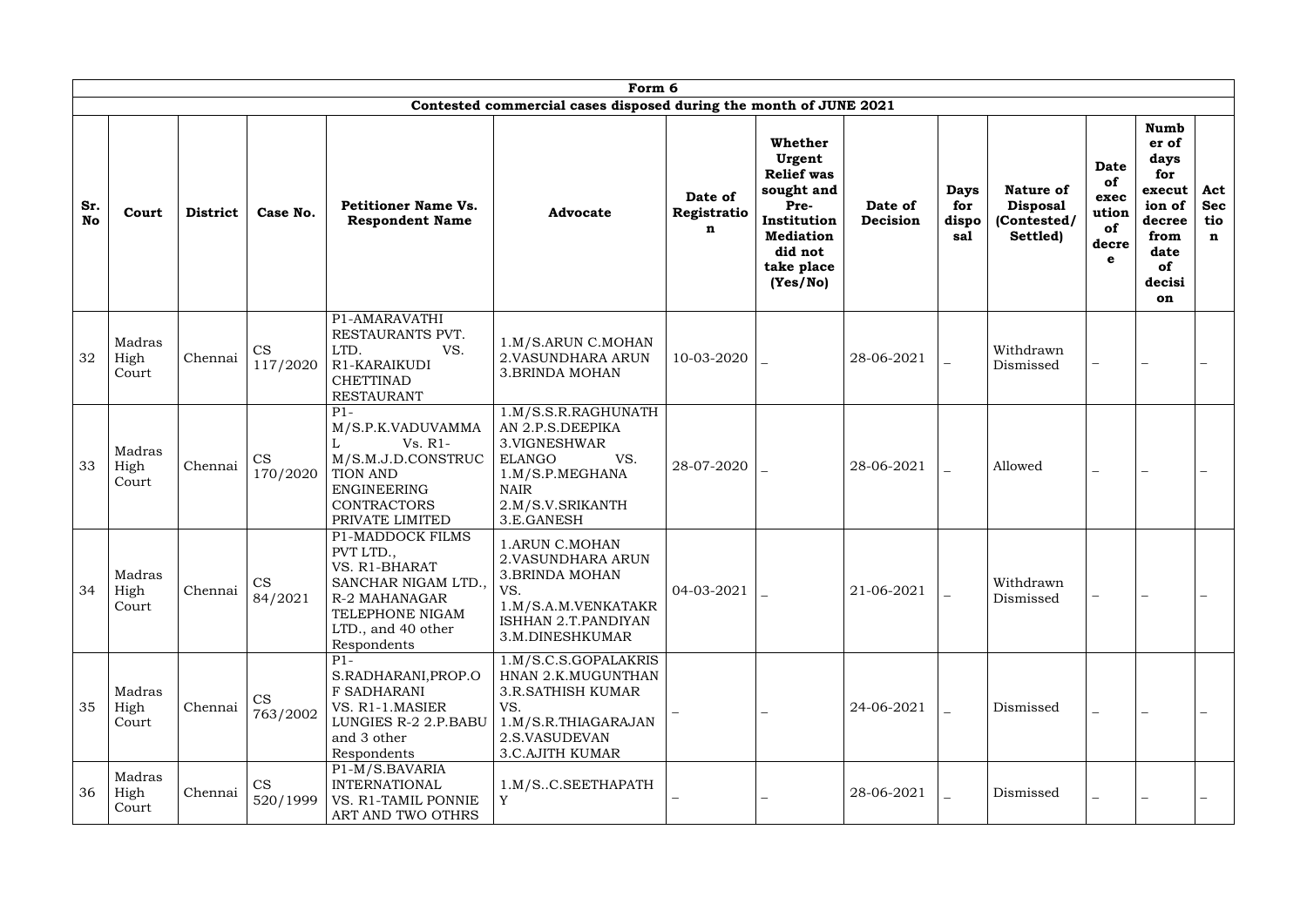|                  |                         |                 |                       |                                                                               | Form 6                                                                                              |                             |                                                                                                                                      |                     |                                    |                                                                |                                                        |                                                                                                         |                                         |
|------------------|-------------------------|-----------------|-----------------------|-------------------------------------------------------------------------------|-----------------------------------------------------------------------------------------------------|-----------------------------|--------------------------------------------------------------------------------------------------------------------------------------|---------------------|------------------------------------|----------------------------------------------------------------|--------------------------------------------------------|---------------------------------------------------------------------------------------------------------|-----------------------------------------|
| Sr.<br><b>No</b> | Court                   | <b>District</b> | Case No.              | <b>Petitioner Name Vs.</b><br><b>Respondent Name</b>                          | Contested commercial cases disposed during the month of JUNE 2021<br><b>Advocate</b>                | Date of<br>Registratio<br>n | Whether<br>Urgent<br><b>Relief was</b><br>sought and<br>Pre-<br>Institution<br><b>Mediation</b><br>did not<br>take place<br>(Yes/No) | Date of<br>Decision | <b>Days</b><br>for<br>dispo<br>sal | <b>Nature of</b><br><b>Disposal</b><br>(Contested/<br>Settled) | <b>Date</b><br>of<br>exec<br>ution<br>of<br>decre<br>е | Numb<br>er of<br>days<br>for<br>execut<br>ion of<br>decree<br>from<br>date<br><b>of</b><br>decisi<br>on | Act<br><b>Sec</b><br>tio<br>$\mathbf n$ |
| 37               | Madras<br>High<br>Court | Chennai         | <b>CS</b><br>540/1999 | P1-SRI VANI SOAP<br>VS.<br><b>WORKS</b><br>R1-M/S.CRESENT<br><b>CHEMICALS</b> | 1.M/S.PARVATHY<br><b>PUSHKAR</b><br>2.T.KRISHNARAJ<br>VS.<br>1.M/S.SARVABHAUAN<br><b>ASSOCIATES</b> |                             |                                                                                                                                      | 29-06-2021          |                                    | Dismissed                                                      | $\overline{\phantom{0}}$                               |                                                                                                         |                                         |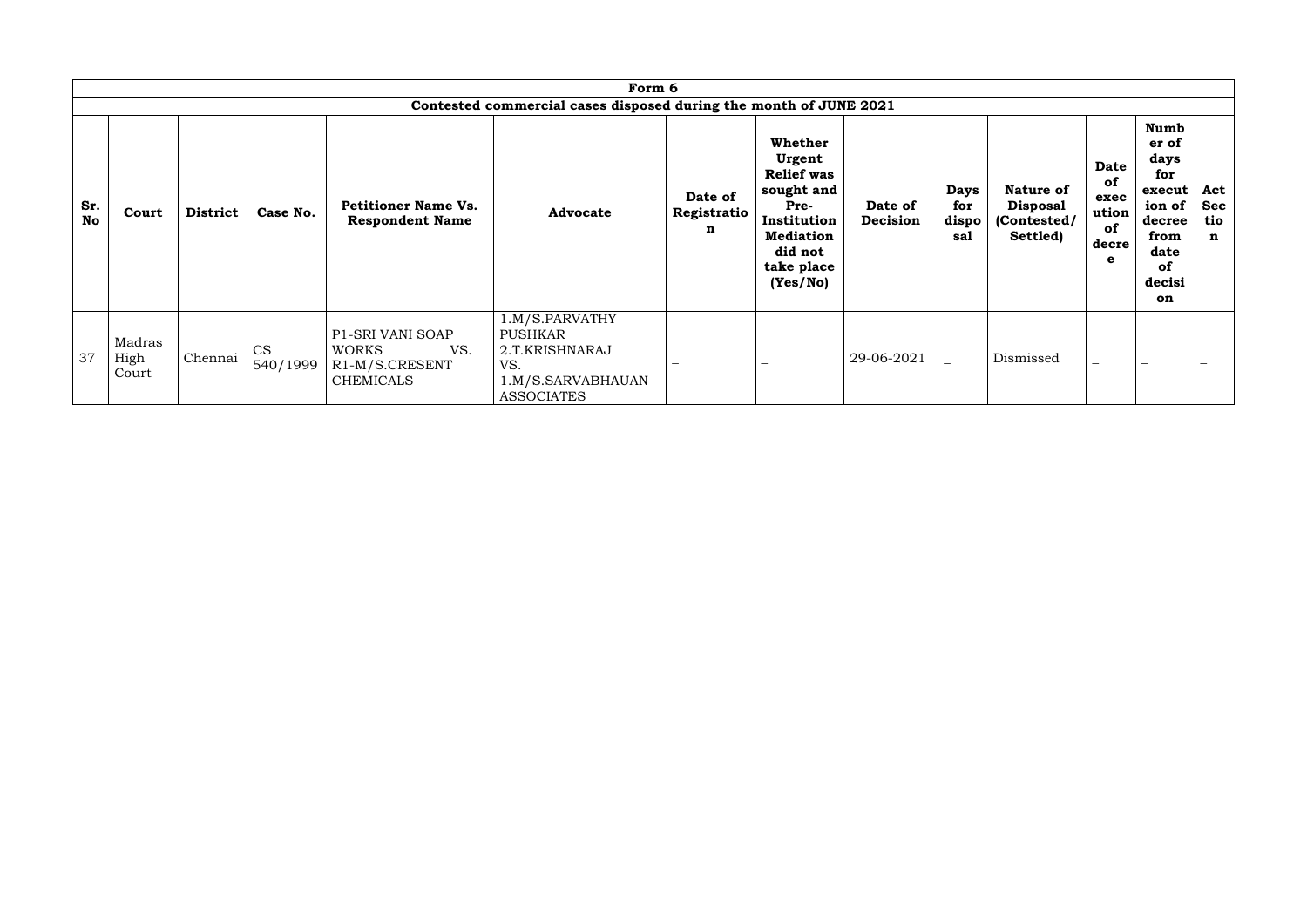|                    | Form 7             |                 |                                                              |                                                               |                                                       |                                                             |  |  |  |  |
|--------------------|--------------------|-----------------|--------------------------------------------------------------|---------------------------------------------------------------|-------------------------------------------------------|-------------------------------------------------------------|--|--|--|--|
|                    |                    |                 |                                                              | Summary of Commercial Cases during the month of February 2021 |                                                       |                                                             |  |  |  |  |
| <b>Sr.No Court</b> |                    | <b>District</b> | Total number of cases pending<br>on the 1st day of the month | Total number of cases instituted<br>during the month          | Total number of<br>cases disposed<br>during the month | Total number of cases<br>pending at the end of the<br>month |  |  |  |  |
|                    | l Commercial Court | Chennai         | 1080                                                         |                                                               | 37                                                    | 1047                                                        |  |  |  |  |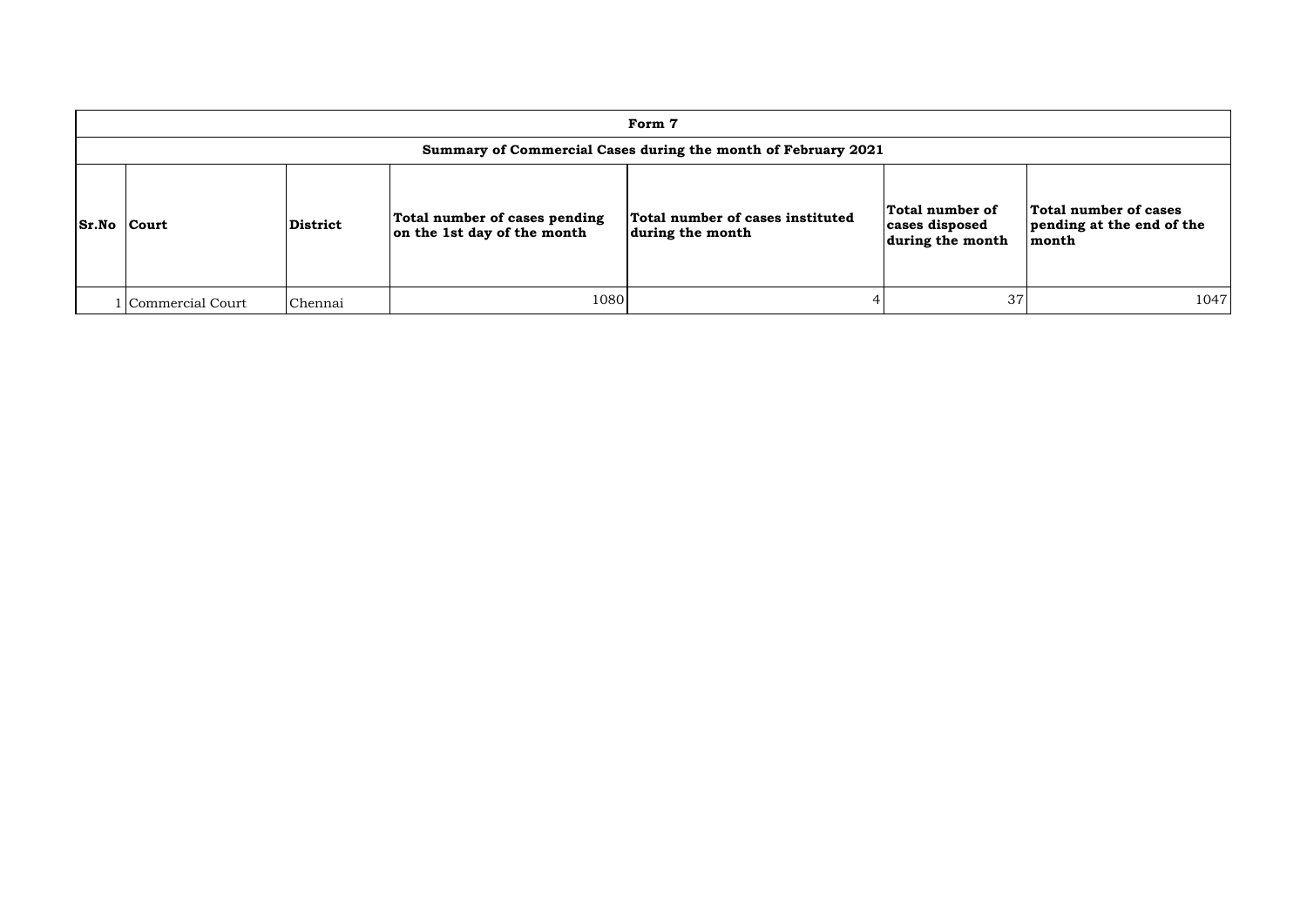# **JUNE 2021 COMMERCIAL APPELLATE DIVISION OF MADRAS HIGH COURT**

| Form 1                                                     |                                   |             |                                                      |            |                                  |                               |                         |                      |  |  |
|------------------------------------------------------------|-----------------------------------|-------------|------------------------------------------------------|------------|----------------------------------|-------------------------------|-------------------------|----------------------|--|--|
| List of cases e-filed/e-mail during the month of JUNE 2021 |                                   |             |                                                      |            |                                  |                               |                         |                      |  |  |
| <b>Sr.No Court</b>                                         | $ {\rm District} {\rm \Big }$ No. | <b>Case</b> | <b>Petitioner Name Vs.</b><br><b>Respondent Name</b> | Advocate   | <b>Advocate Mobile</b><br>Number | <b>Advocate E-</b><br>mail Id | Date of<br>Registration | Date of e-<br>filing |  |  |
| High Court Commercial<br>Appellate                         | Chennai                           | NIL         | $\mathsf{I}\,\mathrm{NIL}$                           | <b>NIL</b> | <b>NIL</b>                       | <b>NIL</b>                    | <b>NIL</b>              | <b>NIL</b>           |  |  |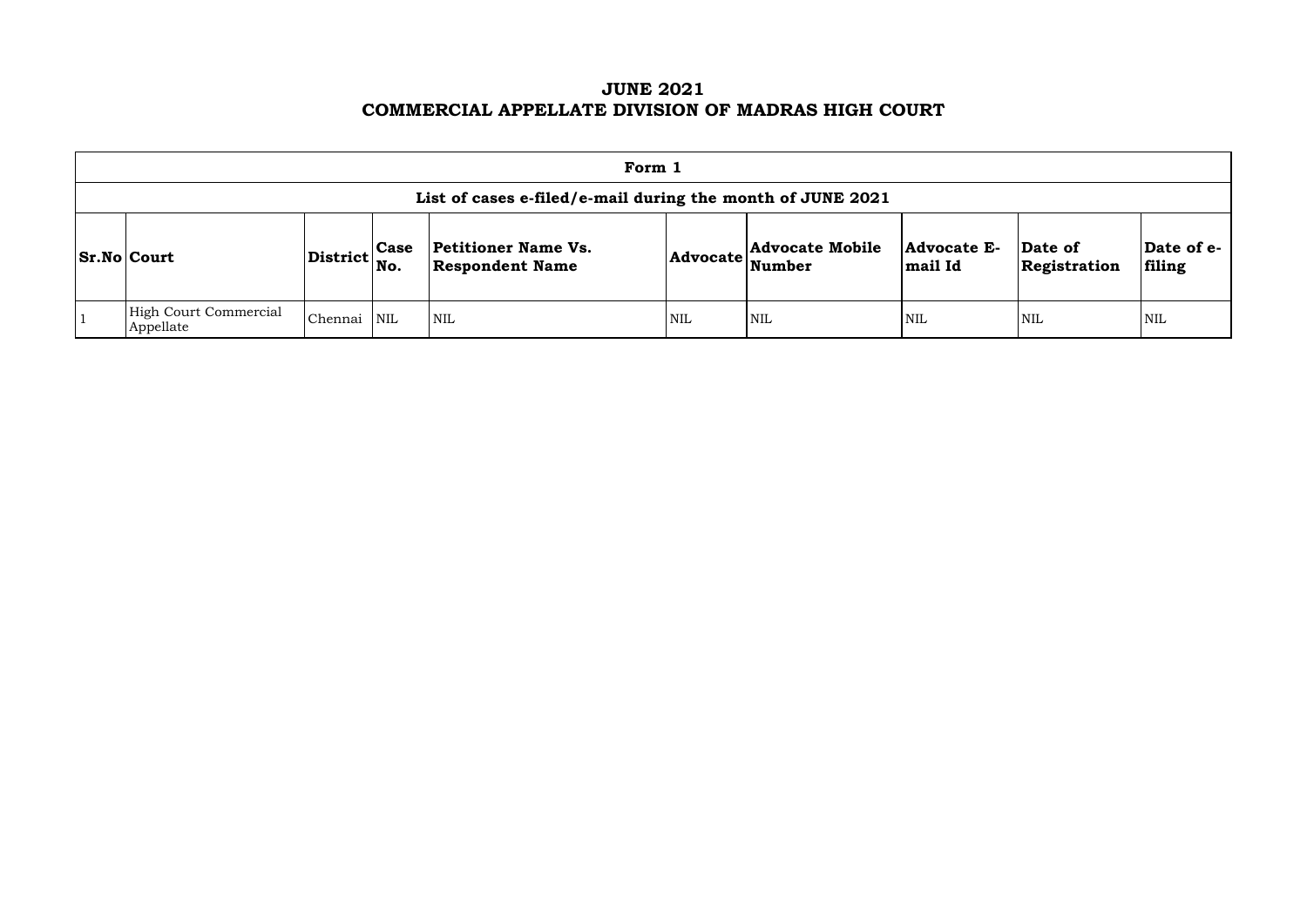|                    | Form 2                                                                                |          |            |                                                      |                 |                         |                                    |  |  |  |  |
|--------------------|---------------------------------------------------------------------------------------|----------|------------|------------------------------------------------------|-----------------|-------------------------|------------------------------------|--|--|--|--|
|                    | List of cases in which e-payment of Court fees was made during the month of JUNE 2021 |          |            |                                                      |                 |                         |                                    |  |  |  |  |
| <b>Sr.No Court</b> |                                                                                       | District | Case No.   | <b>Petitioner Name Vs.</b><br><b>Respondent Name</b> | <b>Advocate</b> | Date of<br>Registration | Date of e-payment of Court<br>Fees |  |  |  |  |
|                    | High Court Commercial<br>Appellate                                                    | Chennai  | <b>NIL</b> | NIL                                                  | <b>NIL</b>      | <b>NIL</b>              | <b>NIL</b>                         |  |  |  |  |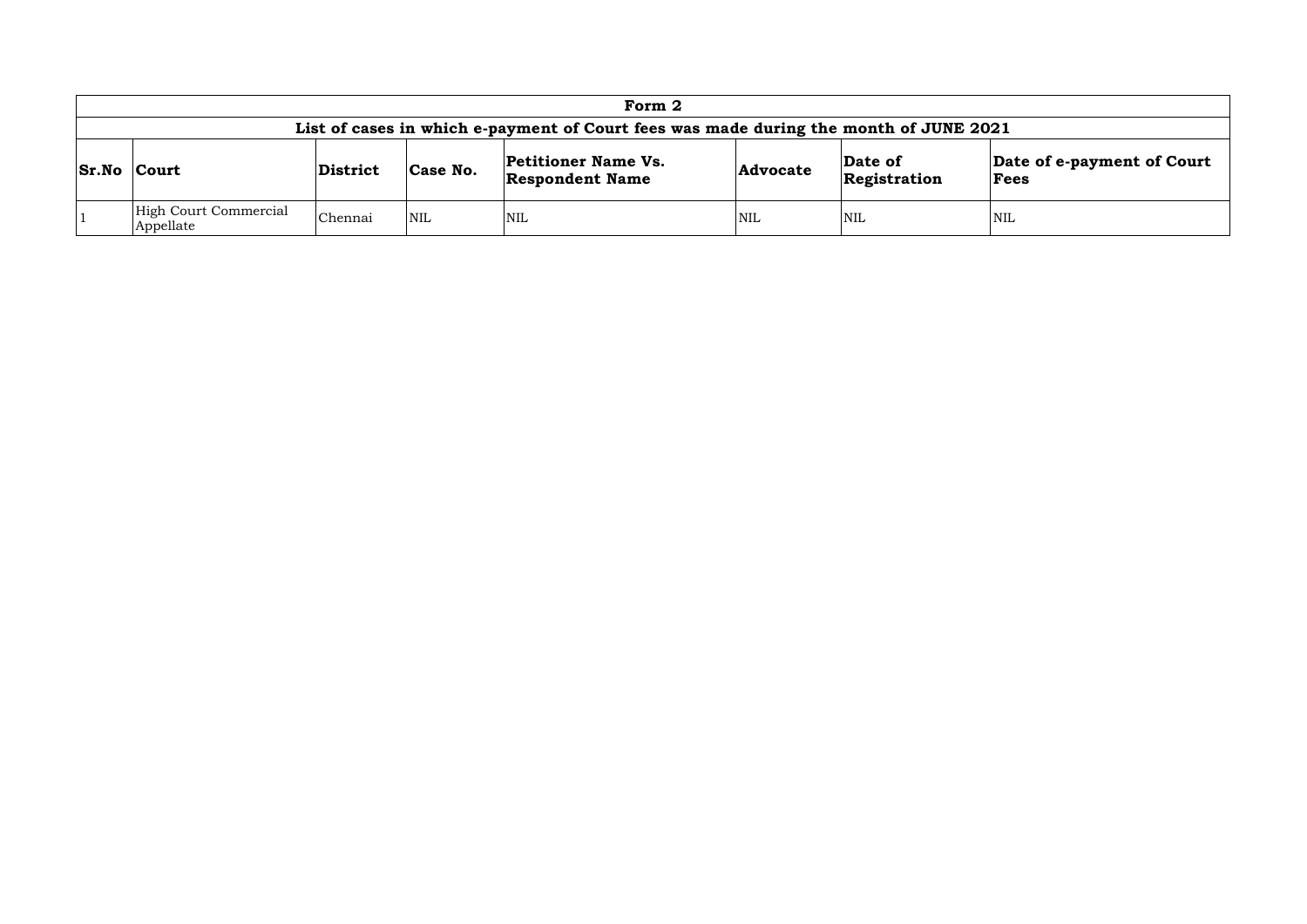|                                                                                                    |          |            | Form 3                                               |            |                         |                              |  |  |  |  |  |  |
|----------------------------------------------------------------------------------------------------|----------|------------|------------------------------------------------------|------------|-------------------------|------------------------------|--|--|--|--|--|--|
| List of cases in which Electronic Service of Process has taken place during the month of JUNE 2021 |          |            |                                                      |            |                         |                              |  |  |  |  |  |  |
| <b>Sr.No Court</b>                                                                                 | District | Case No.   | <b>Petitioner Name Vs.</b><br><b>Respondent Name</b> | Advocate   | Date of<br>Registration | Date of El<br><b>Process</b> |  |  |  |  |  |  |
| High Court Commercial<br>Appellate                                                                 | Chennai  | <b>NIL</b> | NIL                                                  | <b>NIL</b> | <b>NIL</b>              | <b>NIL</b>                   |  |  |  |  |  |  |

## **Date of Electronic Service of Process**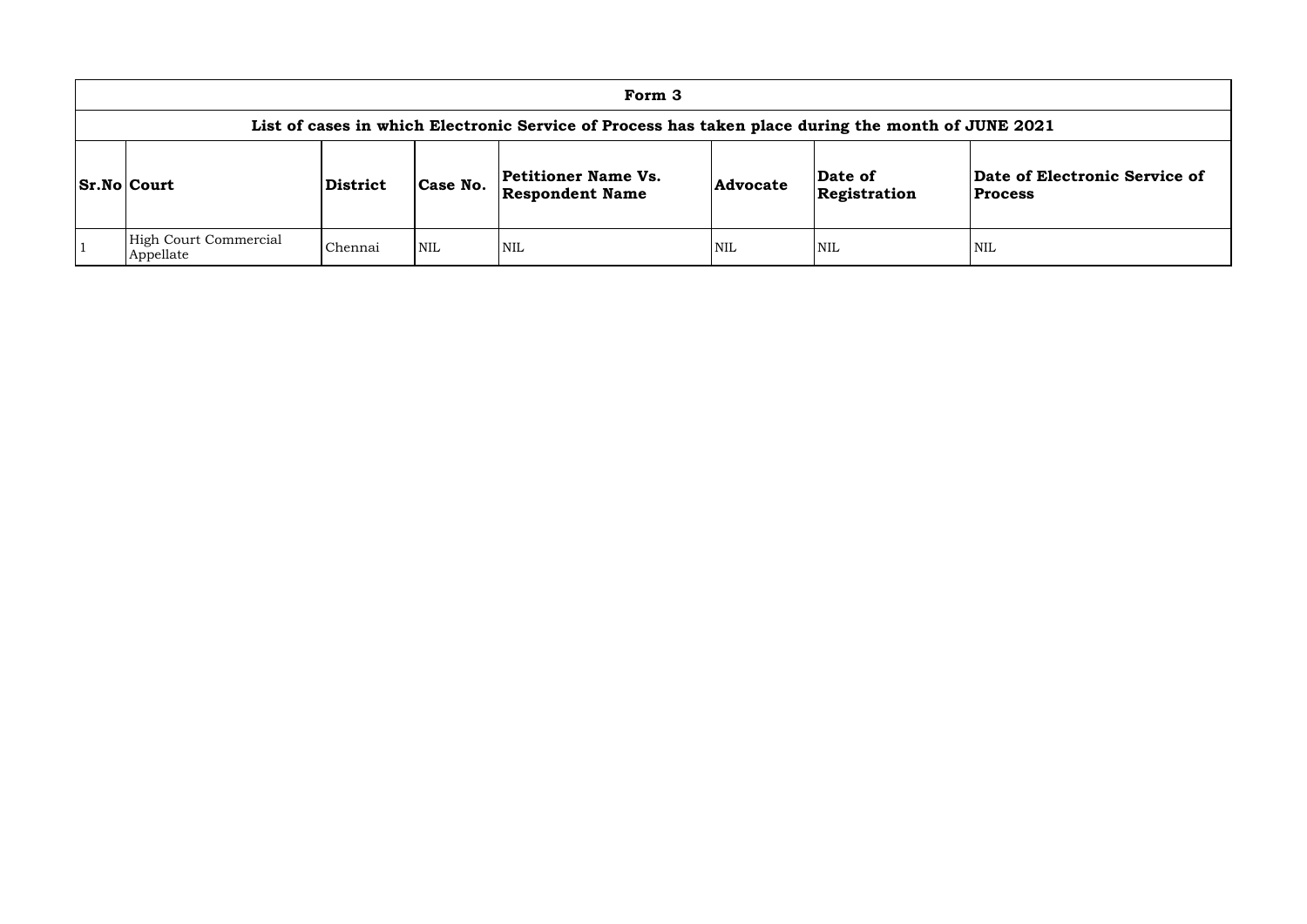|              |                                 |                 |                      | Form 4 |                  |                                                                             |
|--------------|---------------------------------|-----------------|----------------------|--------|------------------|-----------------------------------------------------------------------------|
|              |                                 |                 |                      |        |                  | List of total no. of cases randomly allocated during the month of JUNE 2021 |
| <b>Sr.No</b> | <b>Court</b>                    | <b>District</b> | Court Name Court No. |        | <b>Case Type</b> | Case Count (No. of ca                                                       |
|              | High Court Commercial Appellate | Chennai         | NIL                  | NIL    | <b>NIL</b>       | <b>NIL</b>                                                                  |

# **Sr.No Court District Court Name Court No. Case Type Case Count (No. of cases randomly allocated)**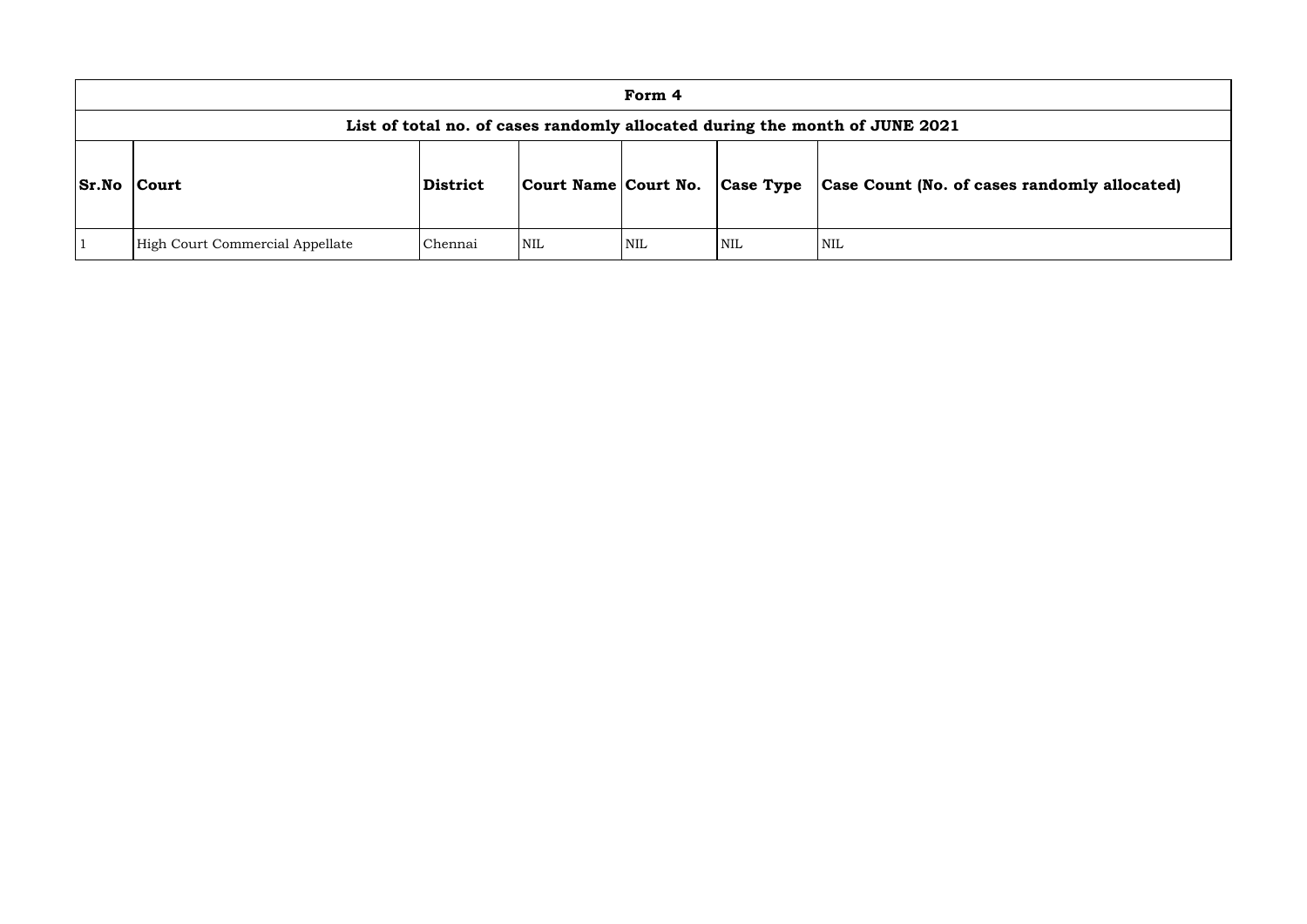|                                                                                       |                 |          | Form 5                                               |            |                                                            |             |  |  |  |  |  |  |
|---------------------------------------------------------------------------------------|-----------------|----------|------------------------------------------------------|------------|------------------------------------------------------------|-------------|--|--|--|--|--|--|
| List of cases in which Case Management Hearing was held during the month of JUNE 2021 |                 |          |                                                      |            |                                                            |             |  |  |  |  |  |  |
| <b>Sr.No Court</b>                                                                    | <b>District</b> | Case No. | <b>Petitioner Name Vs.</b><br><b>Respondent Name</b> |            | Date of<br>$ {\sf Advocate} \overline{\sf{Registration}} $ | Date<br>Hea |  |  |  |  |  |  |
| High Court Commercial<br>Appellate                                                    | Chennai         | NIL      | <b>NIL</b>                                           | <b>NIL</b> | <b>NIL</b>                                                 | <b>NIL</b>  |  |  |  |  |  |  |

## **Date of Case Management Hearing**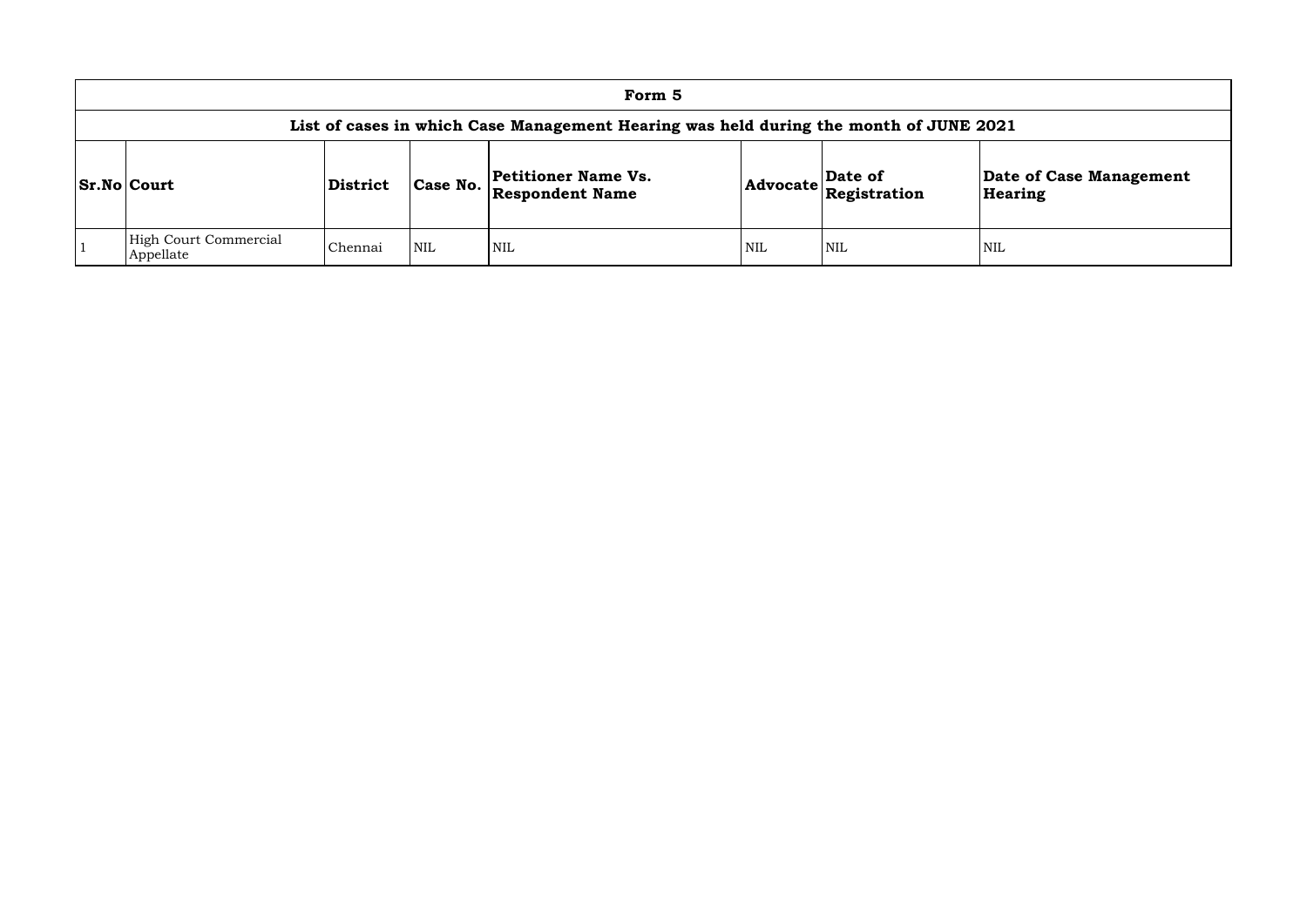|                  | Form 6                                                            |                 |                      |                                                                                                                                                                                                                                                                                                                                       |                                                                      |                             |                                                                                                                                                 |                   |                   |                                                                        |                                                        |                                                                                                  |                           |
|------------------|-------------------------------------------------------------------|-----------------|----------------------|---------------------------------------------------------------------------------------------------------------------------------------------------------------------------------------------------------------------------------------------------------------------------------------------------------------------------------------|----------------------------------------------------------------------|-----------------------------|-------------------------------------------------------------------------------------------------------------------------------------------------|-------------------|-------------------|------------------------------------------------------------------------|--------------------------------------------------------|--------------------------------------------------------------------------------------------------|---------------------------|
|                  | Contested commercial cases disposed during the month of JUNE 2021 |                 |                      |                                                                                                                                                                                                                                                                                                                                       |                                                                      |                             |                                                                                                                                                 |                   |                   |                                                                        |                                                        |                                                                                                  |                           |
| Sr.<br><b>No</b> | Court                                                             | <b>District</b> | Case<br>No.          | <b>Petitioner Name Vs.</b><br><b>Respondent Name</b>                                                                                                                                                                                                                                                                                  | <b>Advocate</b>                                                      | Date of<br>Registrati<br>on | <b>Whether</b><br>Urgent<br><b>Relief was</b><br>sought<br>and Pre-<br>Institutio<br>n<br><b>Mediation</b><br>did not<br>take place<br>(Yes/No) | Decision disposal | Date of  Days for | <b>Nature of</b><br><b>Disposal</b><br><b>(Conteste)</b><br> d/Settled | <b>Date</b><br><b>of</b><br>execut<br>ion of<br>decree | <b>Number</b><br>of days<br>for<br>executi<br>on of<br>decree<br>from<br>date of<br>decisio<br>n | Act<br><b>Sect</b><br>ion |
|                  | <b>High Court</b><br>Commercial<br>Appellate                      | Chennai         | OSA.<br>163/20<br>21 | NARESH PURUSHOTHAM<br>O.NO.27/1, N.NO.67/1, 4 TH MAIN<br>ROAD, GANDHI NAGAR, ADYAR,<br>CHENNAI 20.<br>& 1 OTHER<br><b>VS</b><br>TVS FINANCE AND SERVICES LTD<br>(FORMERLY KNOWN AS M/S.<br>HARITA FINANCE LTD., REP BY ITS<br>AUTHORISED SIGNATORY, G.<br>SAIKUMAR, JAYALAKSHMI ESTATE,<br>29, HADDOWS ROAD, CHENNAI 6.<br>& 4 OTHERS | M/S.AK.MYLSAMY<br>AND ASSO<br><b>M/S BWASHETTY</b><br><b>SRIDHAR</b> | 09-04-2021                  |                                                                                                                                                 | 22-06-2021        | 73                | <b>DISMISSED</b>                                                       |                                                        |                                                                                                  |                           |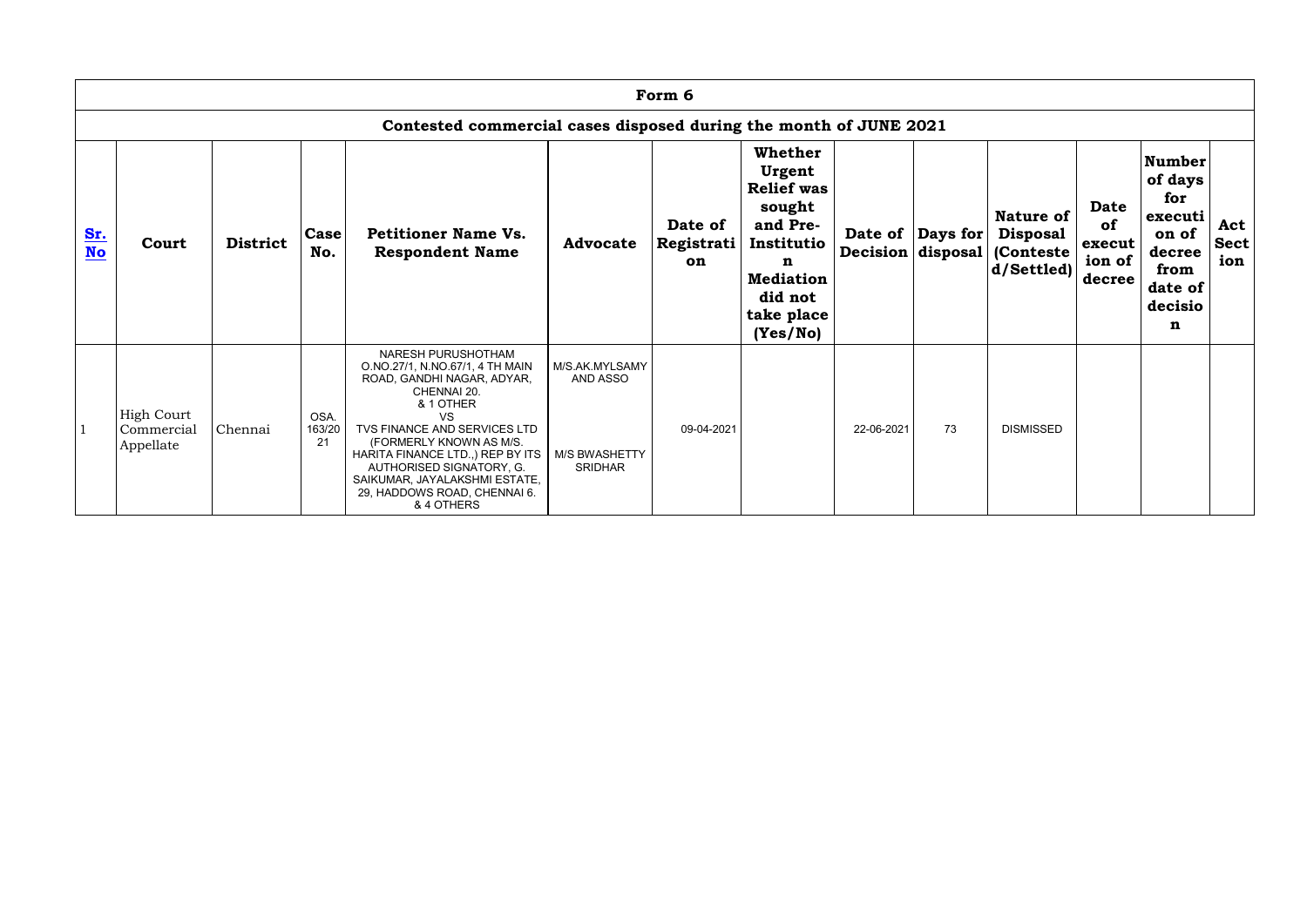| Form 7                                                    |          |                                                                                                 |                       |                                                       |                                                             |  |  |  |  |  |
|-----------------------------------------------------------|----------|-------------------------------------------------------------------------------------------------|-----------------------|-------------------------------------------------------|-------------------------------------------------------------|--|--|--|--|--|
| Summary of Commercial Cases during the month of JUNE 2021 |          |                                                                                                 |                       |                                                       |                                                             |  |  |  |  |  |
| <b>Sr.No Court</b>                                        | District | Total number of<br>cases pending on the instituted during the<br>Ist day of the month $ $ month | Total number of cases | Total number of cases<br>disposed during the<br>month | Total number of cases<br>pending at the end of<br>the month |  |  |  |  |  |
| High Court Commercial Appellate                           | Chennai  | 128                                                                                             |                       |                                                       | 134                                                         |  |  |  |  |  |

| cases<br>the | <b>Total number of cases</b><br>pending at the end of<br>the month |
|--------------|--------------------------------------------------------------------|
|              |                                                                    |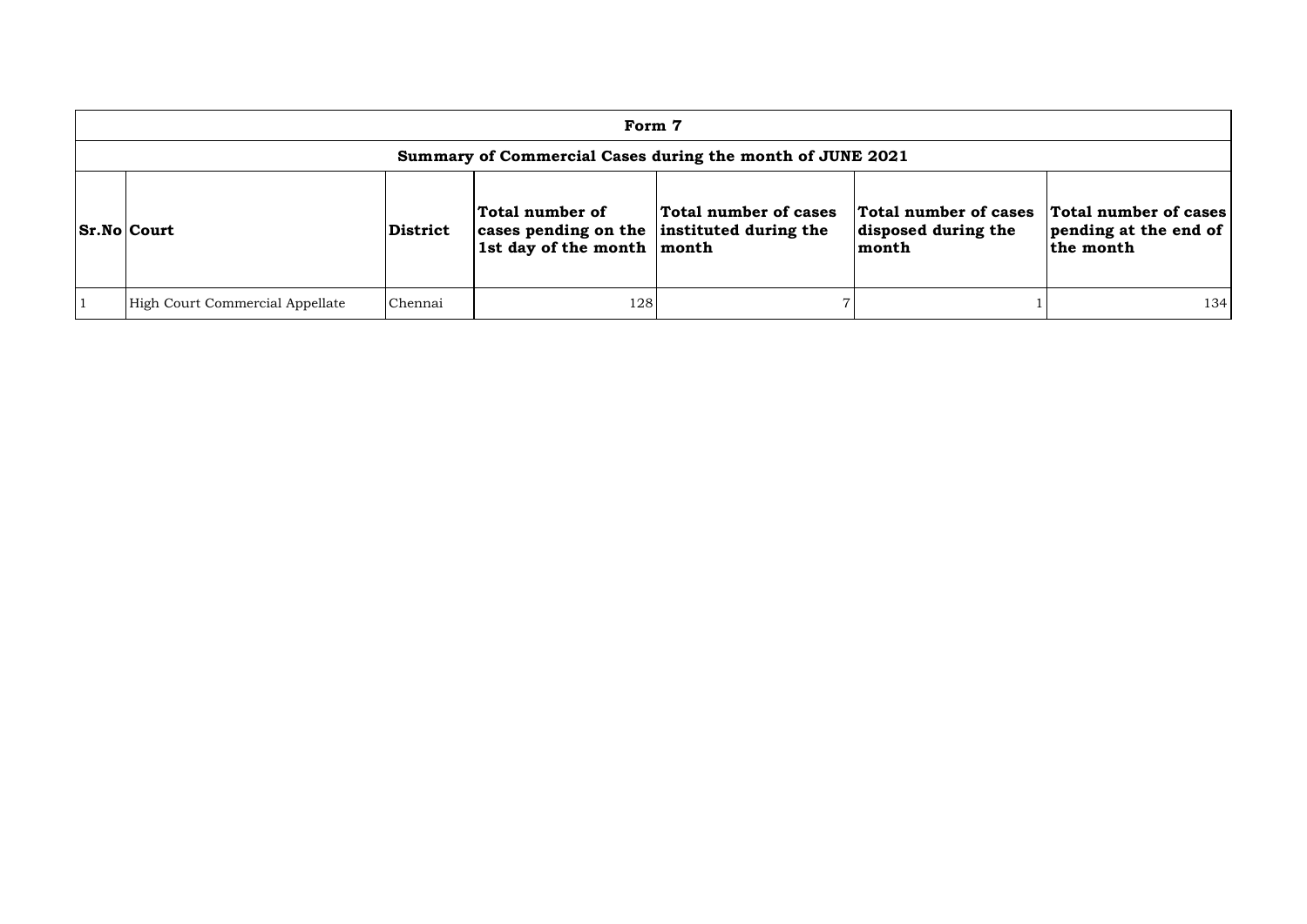# **JUNE 2021 COMMERCIAL APPELLATE DIVISION OF MADURAI BENCH OF MADRAS HIGH COURT**

| Form 1                                                     |                                                           |  |                                               |     |                                                             |                                                |                         |                       |  |  |  |
|------------------------------------------------------------|-----------------------------------------------------------|--|-----------------------------------------------|-----|-------------------------------------------------------------|------------------------------------------------|-------------------------|-----------------------|--|--|--|
| List of cases e-filed/e-mail during the month of JUNE 2021 |                                                           |  |                                               |     |                                                             |                                                |                         |                       |  |  |  |
| $ Sr.No $ Court                                            | $\left \text{District}\right _{\text{No.}}^{\text{Case}}$ |  | Petitioner Name Vs.<br><b>Respondent Name</b> |     | <b>Advocate Mobile</b><br>$ {\bf Advocate} \text{Number} \$ | <b>Advocate E-</b><br>$\left  \right.$ mail Id | Date of<br>Registration | $\mathbf{Da}$<br>fili |  |  |  |
| Madurai<br>Bench                                           | Madurai NIL                                               |  | <b>NIL</b>                                    | NIL | <b>NIL</b>                                                  | <b>NIL</b>                                     | <b>NIL</b>              | NIL                   |  |  |  |

| Date of<br>Registration | Date of e-<br>filing |
|-------------------------|----------------------|
| NIL                     | NH.                  |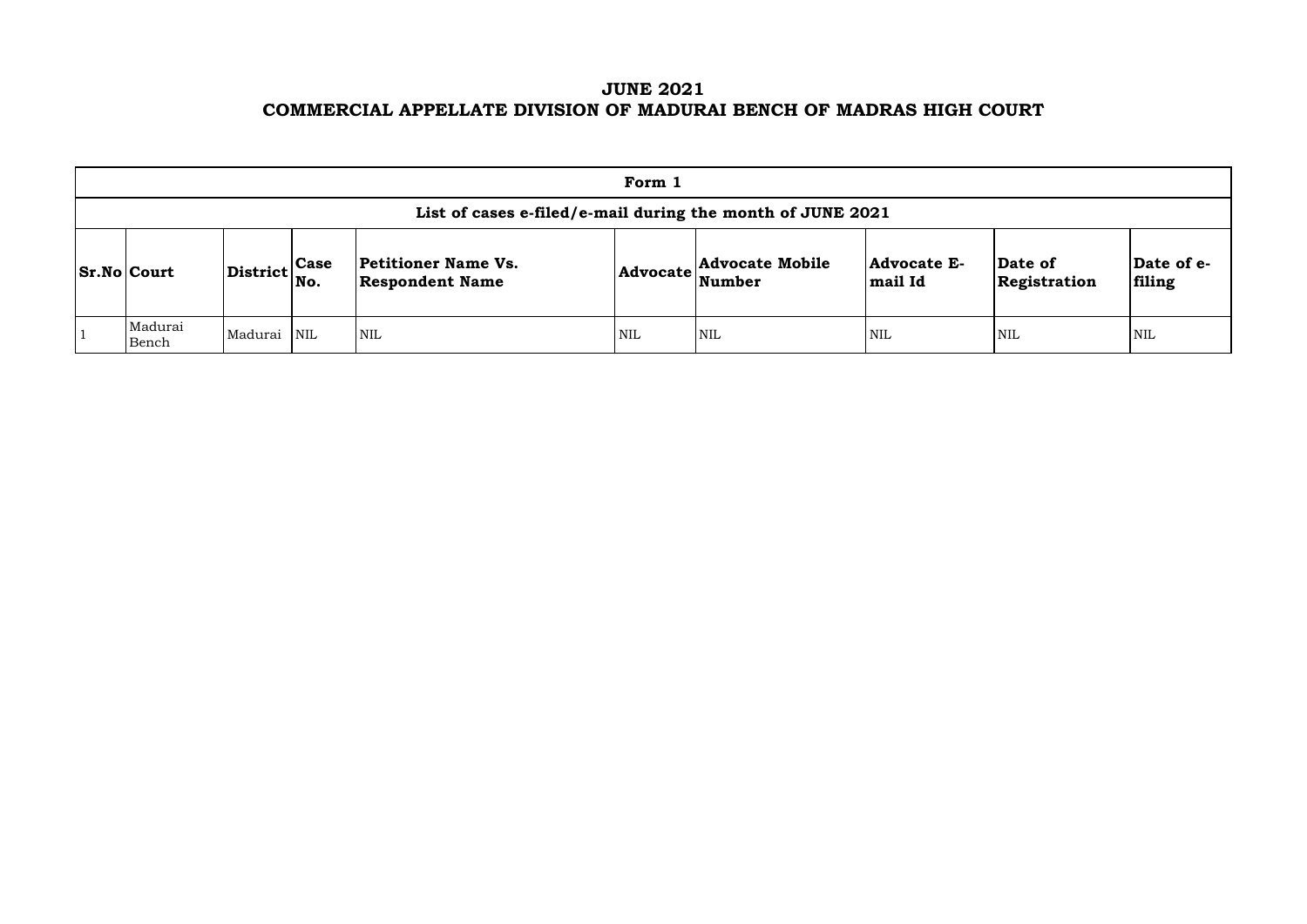| Form 2                                                                                |         |                   |                                                      |                 |                         |                            |  |  |  |  |  |
|---------------------------------------------------------------------------------------|---------|-------------------|------------------------------------------------------|-----------------|-------------------------|----------------------------|--|--|--|--|--|
| List of cases in which e-payment of Court fees was made during the month of JUNE 2021 |         |                   |                                                      |                 |                         |                            |  |  |  |  |  |
| <b>Sr.No Court</b>                                                                    |         | District Case No. | <b>Petitioner Name Vs. Respondent</b><br><b>Name</b> | <b>Advocate</b> | Date of<br>Registration | <b>Date</b><br><b>Fees</b> |  |  |  |  |  |
| Madurai Bench                                                                         | Madurai | <b>NIL</b>        | <b>NIL</b>                                           | NIL             | NIL                     | NIL                        |  |  |  |  |  |

## **Date of e-payment of Court Fees**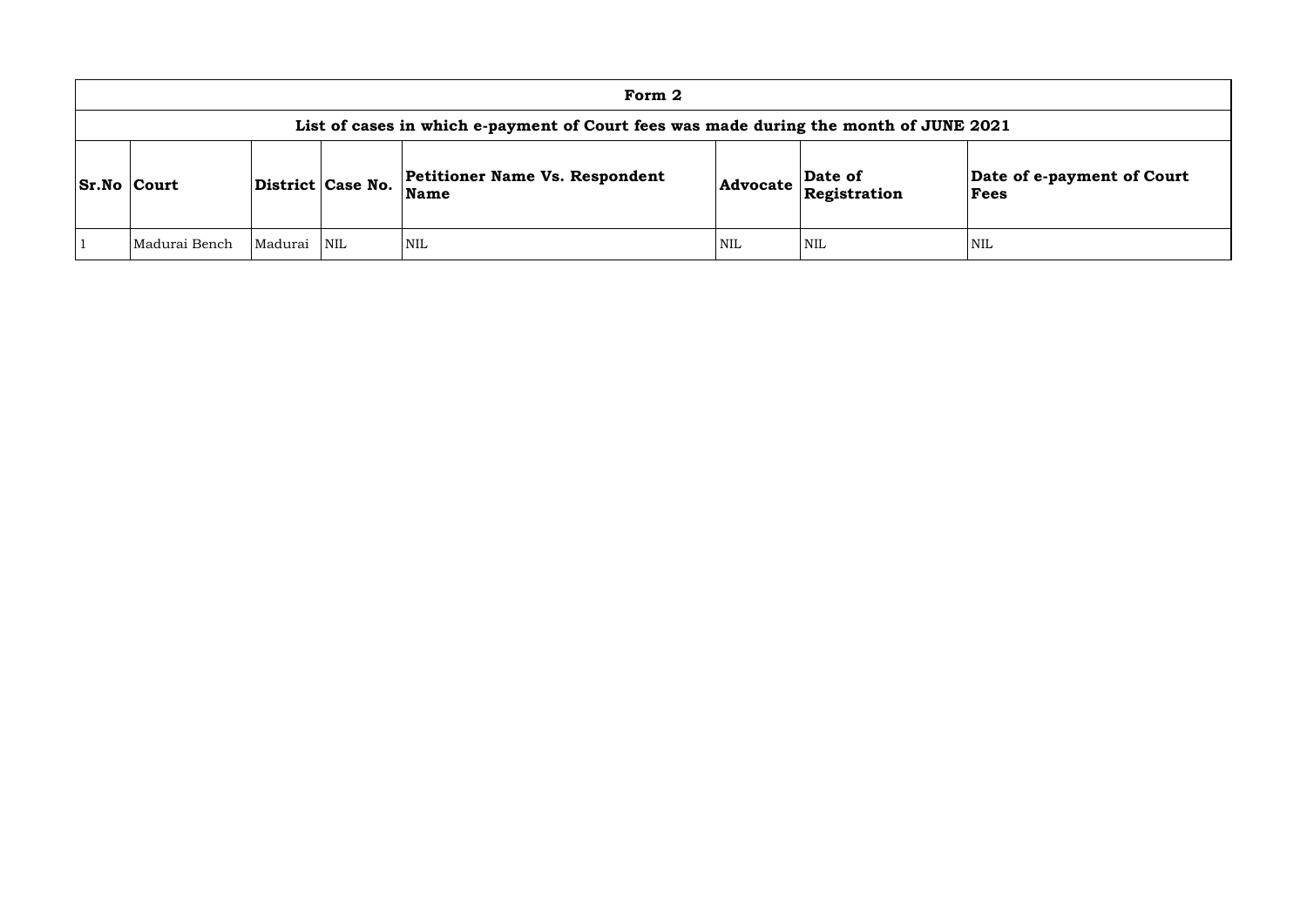### **of Electronic Service of Process**

| Form 3                                                                                             |         |                         |                                                      |            |                         |                                  |  |  |  |  |
|----------------------------------------------------------------------------------------------------|---------|-------------------------|------------------------------------------------------|------------|-------------------------|----------------------------------|--|--|--|--|
| List of cases in which Electronic Service of Process has taken place during the month of JUNE 2021 |         |                         |                                                      |            |                         |                                  |  |  |  |  |
| <b>Sr.No Court</b>                                                                                 |         | District Case No.       | <b>Petitioner Name Vs. Respondent</b><br><b>Name</b> | Advocate   | Date of<br>Registration | Date of Electr<br><b>Process</b> |  |  |  |  |
| Madurai Bench                                                                                      | Madurai | $\overline{\text{NIL}}$ | <b>NIL</b>                                           | <b>NIL</b> | <b>NIL</b>              | <b>NIL</b>                       |  |  |  |  |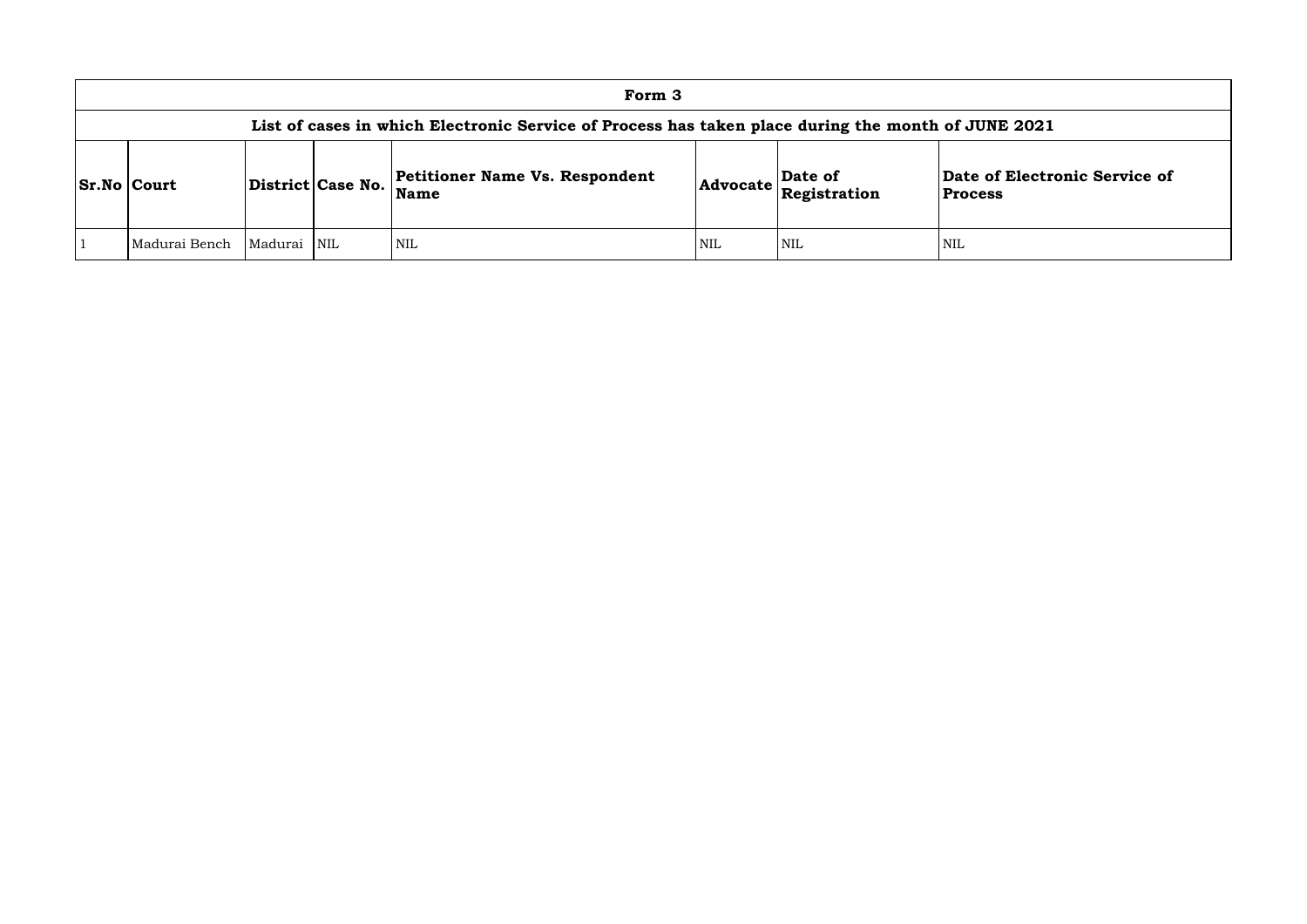|              | Form 4                                                                      |                |            |            |                  |                               |  |  |  |  |  |
|--------------|-----------------------------------------------------------------------------|----------------|------------|------------|------------------|-------------------------------|--|--|--|--|--|
|              | List of total no. of cases randomly allocated during the month of JUNE 2021 |                |            |            |                  |                               |  |  |  |  |  |
| <b>Sr.No</b> | Court                                                                       | District       | Court Name | Court No.  | <b>Case Type</b> | Case Count (No. of cases rand |  |  |  |  |  |
|              | Madurai Bench                                                               | <b>Madurai</b> | <b>NIL</b> | <b>NIL</b> | <b>NIL</b>       | NIL                           |  |  |  |  |  |

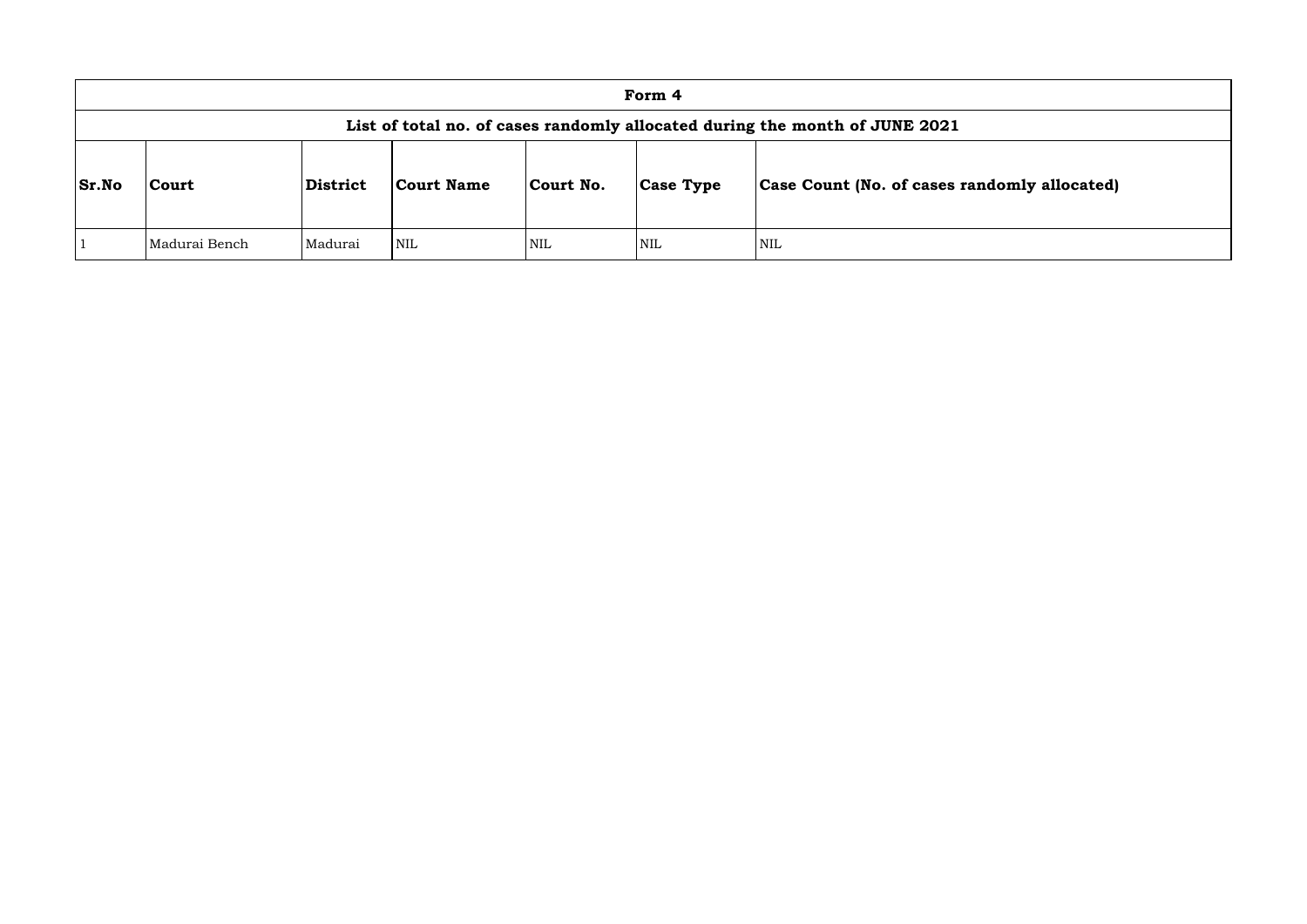| Form 5                                                                                |         |                         |                                               |            |                                                                            |                    |  |  |  |  |  |
|---------------------------------------------------------------------------------------|---------|-------------------------|-----------------------------------------------|------------|----------------------------------------------------------------------------|--------------------|--|--|--|--|--|
| List of cases in which Case Management Hearing was held during the month of JUNE 2021 |         |                         |                                               |            |                                                                            |                    |  |  |  |  |  |
| <b>Sr.No Court</b>                                                                    |         | District Case No.       | Petitioner Name Vs. Respondent<br><b>Name</b> |            | Date of<br>$ {\bf Advocate}\left \stackrel{\text{---}}{\text{Res}}\right $ | Date of<br>Hearing |  |  |  |  |  |
| Madurai Bench                                                                         | Madurai | $\overline{\text{NIL}}$ | <b>NIL</b>                                    | <b>NIL</b> | <b>NIL</b>                                                                 | <b>NIL</b>         |  |  |  |  |  |

# **e of Case Management** ring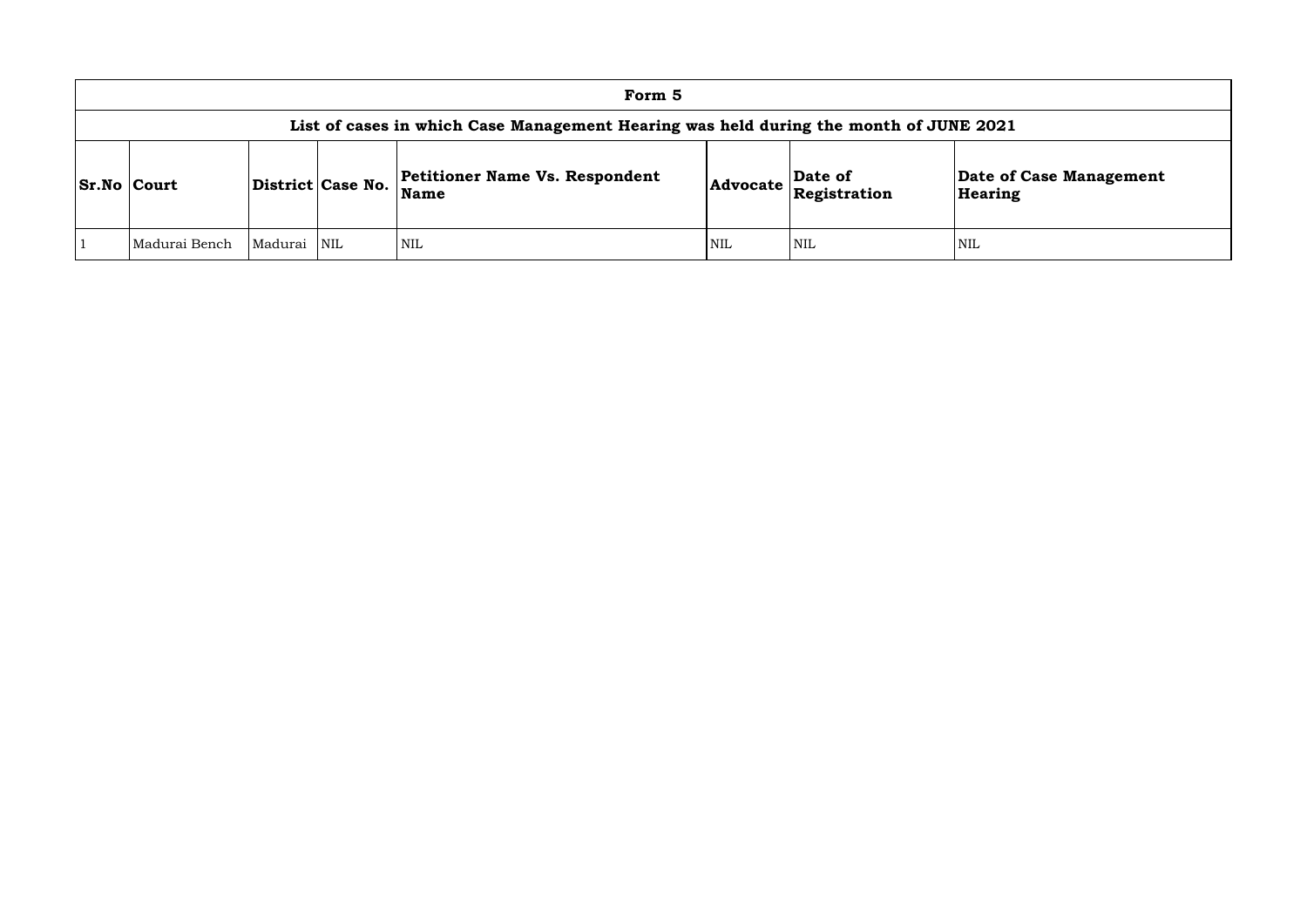| Form 6                                                            |                             |            |                                                          |            |                                                     |                                                                                                                                |            |                                |                                                   |                                   |                                                                                                          |     |
|-------------------------------------------------------------------|-----------------------------|------------|----------------------------------------------------------|------------|-----------------------------------------------------|--------------------------------------------------------------------------------------------------------------------------------|------------|--------------------------------|---------------------------------------------------|-----------------------------------|----------------------------------------------------------------------------------------------------------|-----|
| Contested commercial cases disposed during the month of JUNE 2021 |                             |            |                                                          |            |                                                     |                                                                                                                                |            |                                |                                                   |                                   |                                                                                                          |     |
| <b>Sr.No Court</b>                                                | <b>District</b>             | No.        | Petitioner<br><b>Case Name Vs.</b><br>Respondent<br>Name | Advocate   | Date of<br><b>Registration Institution Decision</b> | Whether<br><b>Urgent</b><br><b>Relief was</b><br> sought<br>and Pre-<br><b>Mediation</b><br>did not<br>take place<br> (Yes/No) | Date of    | <b>Days</b><br>for<br>disposal | Nature of Disposal<br>$ $ (Contested/Settled) $ $ | Date of<br>execution<br>of decree | <b>Number</b><br>of days<br>for<br>execution Act<br>of decree Section<br>from date<br>$ $ of<br>decision |     |
| Bench                                                             | Madurai  <sub>Madurai</sub> | <b>NIL</b> | <b>NIL</b>                                               | <b>NIL</b> | <b>NIL</b>                                          | <b>NIL</b>                                                                                                                     | <b>NIL</b> | <b>NIL</b>                     | <b>NIL</b>                                        | <b>NIL</b>                        | <b>NIL</b>                                                                                               | NIL |